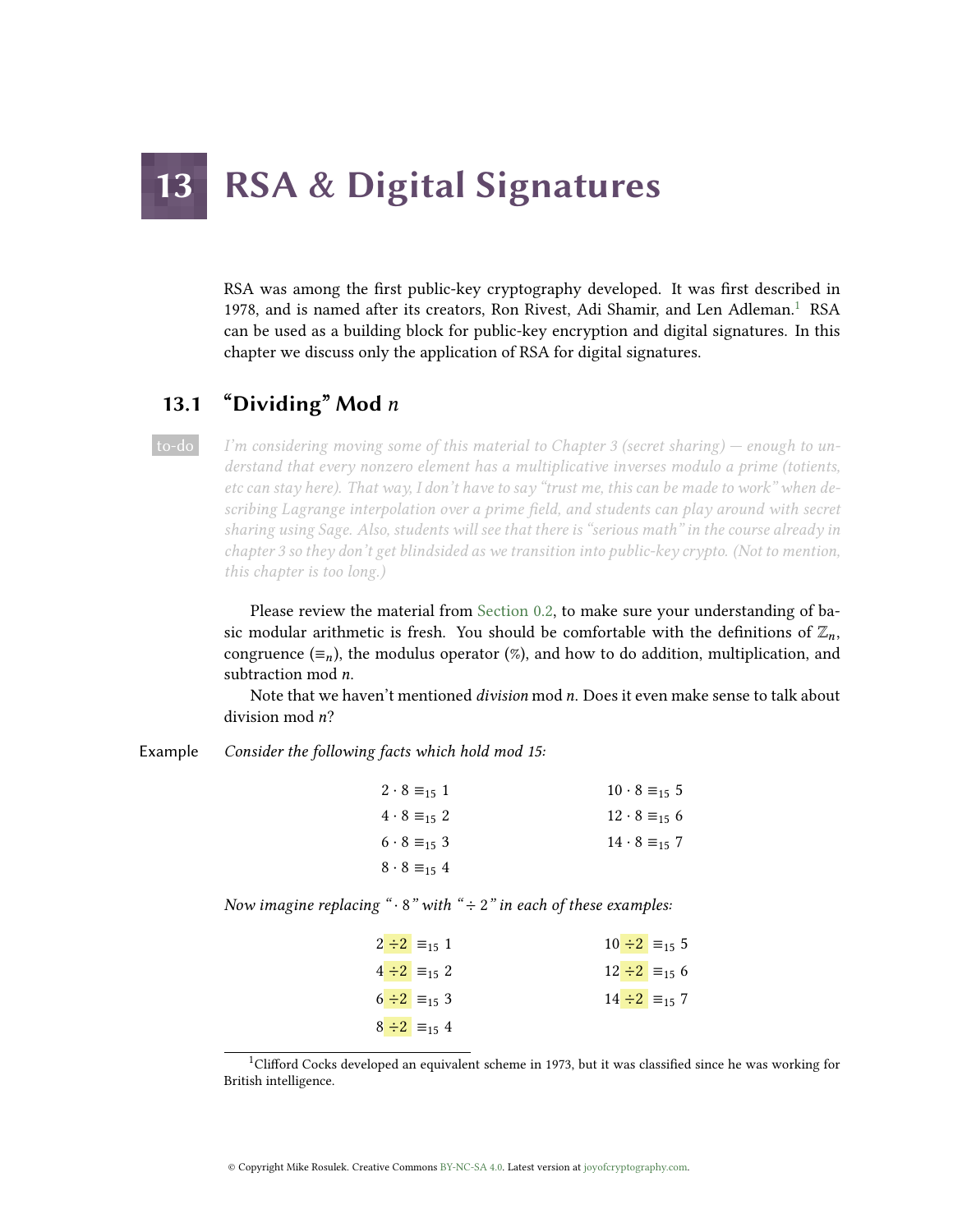Everything still makes sense! Somehow, multiplying by 8 mod 15 seems to be the same thing as "dividing by 2" mod 15.

The previous examples all used  $x \cdot 8$  ( $x \div 2$ ) where x was an even number. What happens when x is an odd number?

 $3 \cdot 8 \equiv_{15} 9 \iff 3 \div 2 \equiv_{15} 9$ "??

This might seem non-sensical, but if we make the substitutions  $3 \equiv_{15} -12$  and  $9 \equiv_{15} -6$ , then we do indeed get something that makes sense:

 $-12 \cdot 8 \equiv_{15} -6 \iff -12 \div 2 \equiv_{15} -6$ 

This example shows that there is surely some interesting relationship among the numbers 2, 8, and 15. It seems reasonable to interpret "multiplication by 8" as "division by 2" when working mod 15.

Is there a way we can do something similar for "division by  $3$ " mod  $15$ ? Can we find some y where "multiplication by y mod 15" has the same behavior as "division by 3 mod 15?" In particular, we would seek a value y that satisfies  $3 \cdot y \equiv_{15} 1$ , but you can check for yourself that **no such value of**  $y$  **exists.** 

Why can we "divide by 2" mod 15 but we apparently cannot "divide by 3" mod 15? We will explore this question in the remainder of this section.

#### Multiplicative Inverses

We usually don't directly use the terminology of "division" with modular arithmetic. Instead of saying "division by 2", we say "multiplication by  $2^{-1}$ ", where  $2^{-1}$  is just another name for 8.

Definition 13.1  $(x^{-1} \mod n)$ The **multiplicative inverse** of x mod n is the integer y that satisfies  $x \cdot y \equiv_n 1$  (if such a number exists). We usually refer to the multiplicative inverse of x as " $x^{-1}$ ."

Example Contuining to work mod 15, we have:

 $\blacktriangleright$  4<sup>-1</sup>  $\equiv$ <sub>15</sub> 4 since 4 · 4 = 16  $\equiv$ <sub>15</sub> 1. Hence 4 is its own multiplicative inverse! You can also understand this as:

$$
4^{-1} = (2^2)^{-1} = (2^{-1})^2 \equiv_{15} 8^2 = 64 \equiv_{15} 4
$$

 $\blacktriangleright$  7<sup>-1</sup>  $\equiv_{15}$  13 since 7 · 13 = 91  $\equiv_{15}$  1.

We are interested in which numbers have a multiplicative inverse mod n.

Definition 13.2  $(\mathbb{Z}_{n}^{*})$ The **multiplicative group<sup>[2](#page-1-0)</sup>** modulo *n* is defined as:

 $\mathbb{Z}_n^* = \{x \in \mathbb{Z}_n \mid x \text{ has a multiplicative inverse mod } n\}$ 

<span id="page-1-0"></span> $2^{\circ}$ Group" is a technical term from abstract algebra.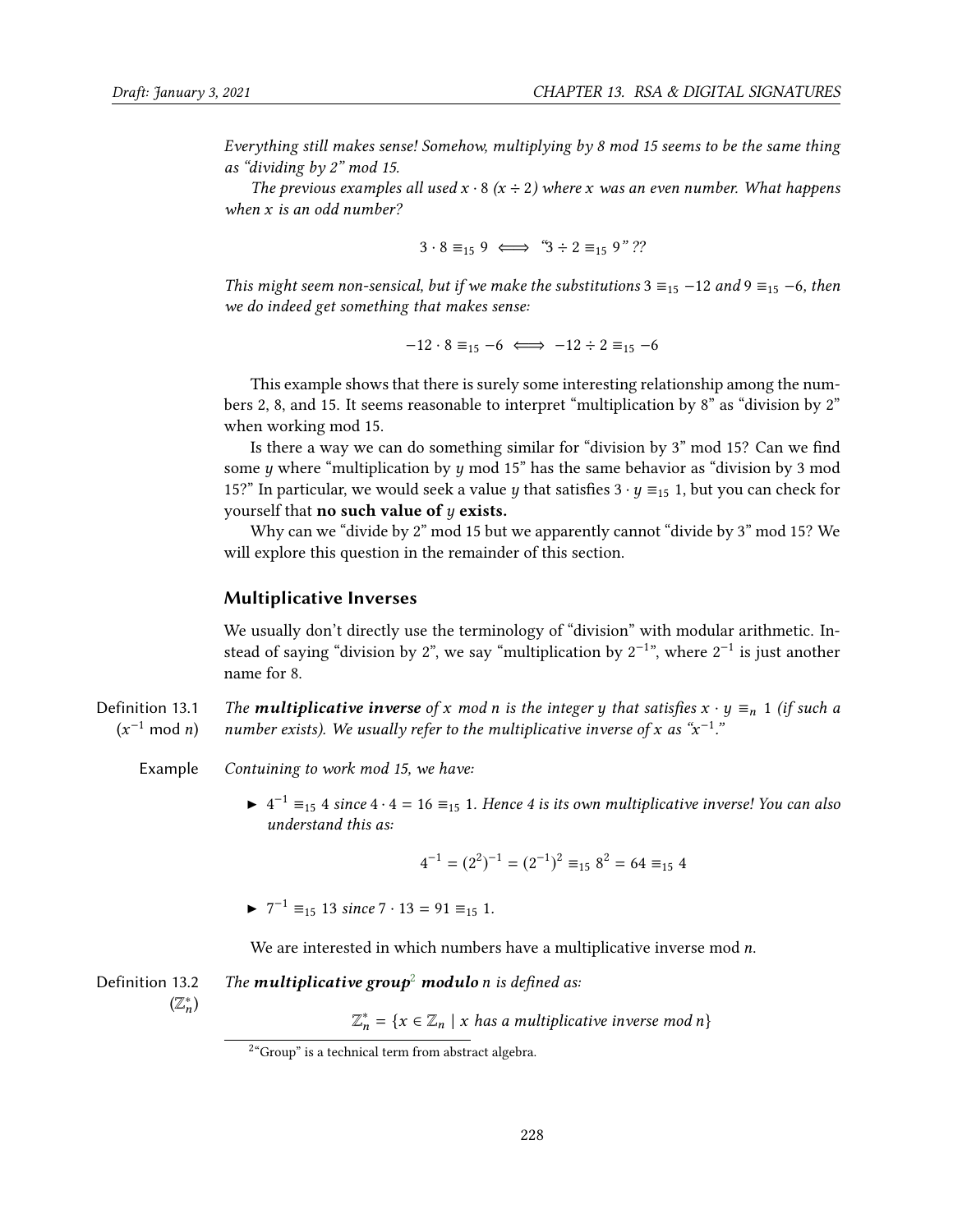For example, we have seen that  $\mathbb{Z}_n^*$  contains the numbers 2, 4, and 7 (and perhaps n others), but it doesn't contain the number 3 since 3 does not have a multiplicative inverse. So which numbers have a multiplicative inverse mod  $n$ , in general? (Which numbers belong to  $\mathbb{Z}*_n$ ?) The answer is quite simple:

Theorem 13.3 x has a multiplicative inverse mod n **if and only if**  $gcd(x, n) = 1$ . In other words,  $\mathbb{Z}_n^* = \{x \in \mathbb{Z} \mid \gcd(x, n) = 1\}$  $\mathbb{Z}_n$  | gcd(x, n) = 1}.

<span id="page-2-0"></span>We prove the theorem using another fact from abstract algebra which is often useful:

Theorem 13.4 (Bezout's Theorem) For all integers x and y, there exist integers a and b such that  $ax + by = \text{gcd}(x, y)$ . In fact,  $gcd(x, y)$  is the smallest positive integer that can be written as an integral linear combination of  $x$  and  $y$ .

> We won't prove Bezout's theorem, but we will show how it is used to prove [Theo](#page-2-0)[rem 13.3:](#page-2-0)

Proof (of [Theorem 13.3\)](#page-2-0) (←) Suppose gcd(x, n) = 1. We will show that x has a multiplicative inverse mod n. From Bezout's theorem, there exist integers a, b satisfying  $ax + bn = 1$ . By reducing both sides of this equation modulo  $n$ , we have

$$
1 = ax + bn \equiv_n ax + b \cdot 0 = ax.
$$

Thus the integer *a* that falls out of Bezout's theorem is the multiplicative inverse of  $x$ modulo n.

(⇒) Suppose x has a multiplicative inverse mod n, so  $xx^{-1} \equiv_n 1$ . We need to show that gcd(x, n) = 1. From the definition of  $\equiv_n$ , we know that n divides xx<sup>-1</sup> − 1, so we can write  $xx^{-1} - 1 = kn$  (as an expression over the integers) for some integer k. Rearranging, we have  $xx^{-1} - kn = 1$ . Since we can write 1 as an integral linear combination of x and n,<br>Bezout's theorem savs that we must have  $gcd(x, n) = 1$ . Bezout's theorem says that we must have  $gcd(x, n) = 1$ .

Example  $\mathbb{Z}_{15} = \{0, 1, \ldots, 14\}$ , and to obtain  $\mathbb{Z}_{15}^*$  we exclude any of the numbers that share a common factor with 15 In other words, we exclude the multiples of 3 and multiples of 5. The remaining factor with 15. In other words, we exclude the multiples of 3 and multiples of 5. The remaining numbers are  $\mathbb{Z}_{15}^* = \{1, 2, 4, 7, 8, 11, 13, 14\}$ .<br>Since 11 is a prime, 0 is the only number

Since 11 is a prime, 0 is the only number in  $\mathbb{Z}_{11}$  that shares a common factor with 11. All the rest satisfy  $gcd(x, 11) = 1$ . Hence,  $\mathbb{Z}_{11}^* = \{1, 2, \cdots, 10\}$ .

Example We can use **Sage**<sup>[3](#page-2-1)</sup> to play around with these concepts. Sage supports the % operator for modulus:

> sage: 2\*8 % 15 1

It also supports a convenient way to generate  $\mathscr{Z}_n$ -objects," or Mod-objects as they are called. An object like Mod(2, 15) represents the value  $2 \in \mathbb{Z}_{15}$ , and all of its operations are overloaded to be the mod-15 operations:

<span id="page-2-1"></span> $3$ https://www.sagemath.org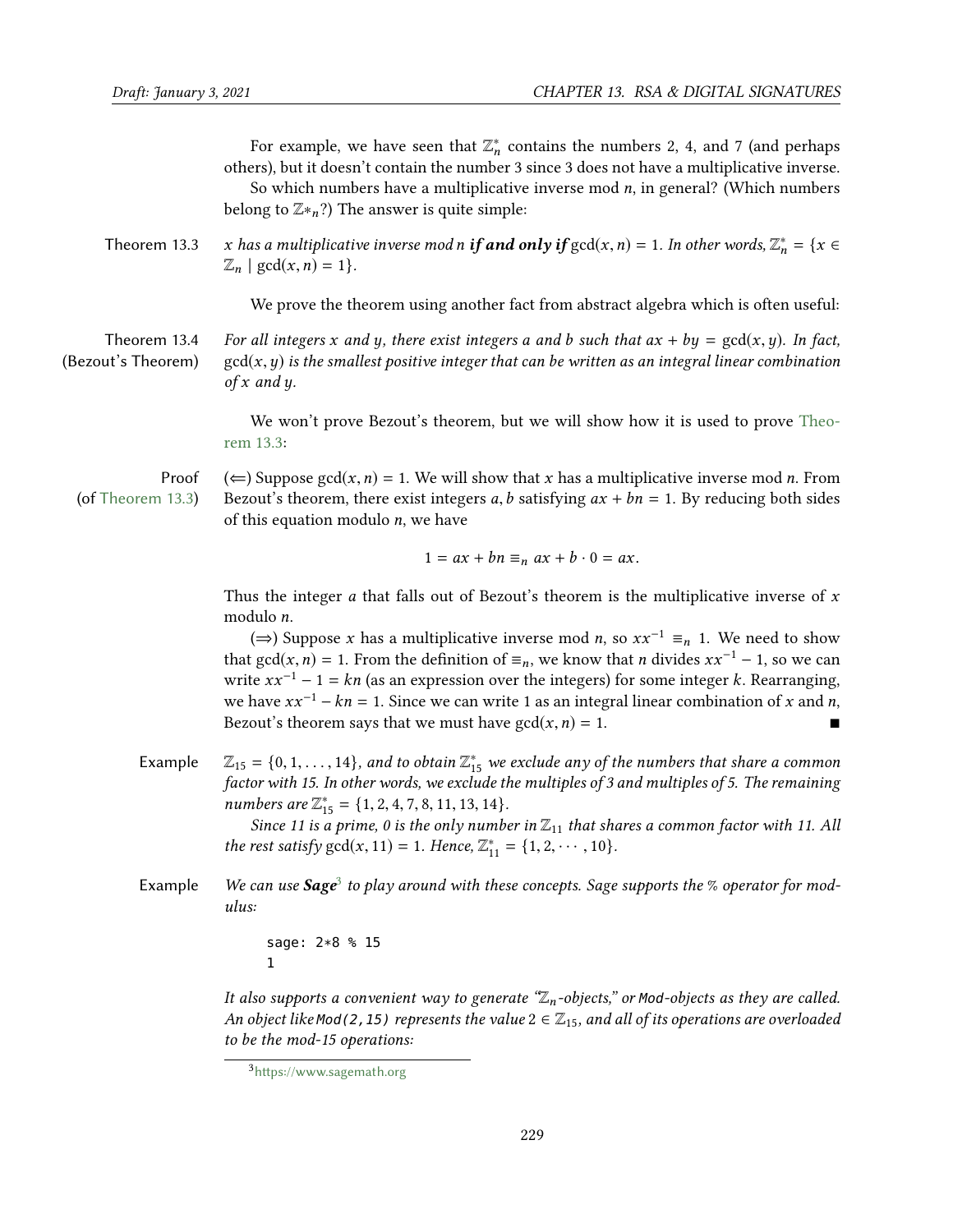```
sage: Mod(2,15)*8
1
sage: Mod(2,15)+31415926
3
sage: Mod(-1,15)
14
```
In Sage, you can compute multiplicative inverses in a few different ways:

```
sage: Mod(2,15)^-1
8
sage: 1/Mod(2,15)
8
sage: 2.inverse_mod(15)
8
sage: (1/2) % 15
8
```
Sage is smart enough to know when a multiplicative inverse doesn't exist:

```
sage: Mod(3,15)^-1
ZeroDivisionError: inverse of Mod(3, 15) does not exist
```
Sage supports huge integers, with no problem:

```
sage: n = 3141592653589793238462643383279502884197169399375105820974944
sage: x = 1234567890123456789012345678901234567890123456789012345678901
sage: 1/Mod(x,n)2234412539909122491686747985730075304931040310346724620855837
```
The relationship between multiplicative inverses and GCD goes even farther than [The](#page-2-0)[orem 13.3.](#page-2-0) Recall that we can compute  $gcd(x, n)$  efficiently using Euclid's algorithm. There is a relatively simple modification to Euclid's algorithm that also computes the corresopnding Bezout coefficients with little extra work. In other words, given x and  $n$ , it is possible to efficiently compute integers  $a, b$ , and  $d$  such that

$$
ax + bn = d = \gcd(x, n)
$$

In the case where  $gcd(x, n) = d = 1$ , the integer a is a multiplicative inverse of x mod n. The "extended Euclidean algorithm" for GCD is given below:

 $ext{EGCD}(x, y)$ : // returns  $(d, a, b)$  such that  $gcd(x, y) = d = ax + by$ if  $y = 0$ : return  $(x, 1, 0)$ else:  $(d, a, b) \coloneqq \text{EXTGCD}(y, x \mathcal{C} y)$ return  $(d, b, a - b \lfloor x/y \rfloor)$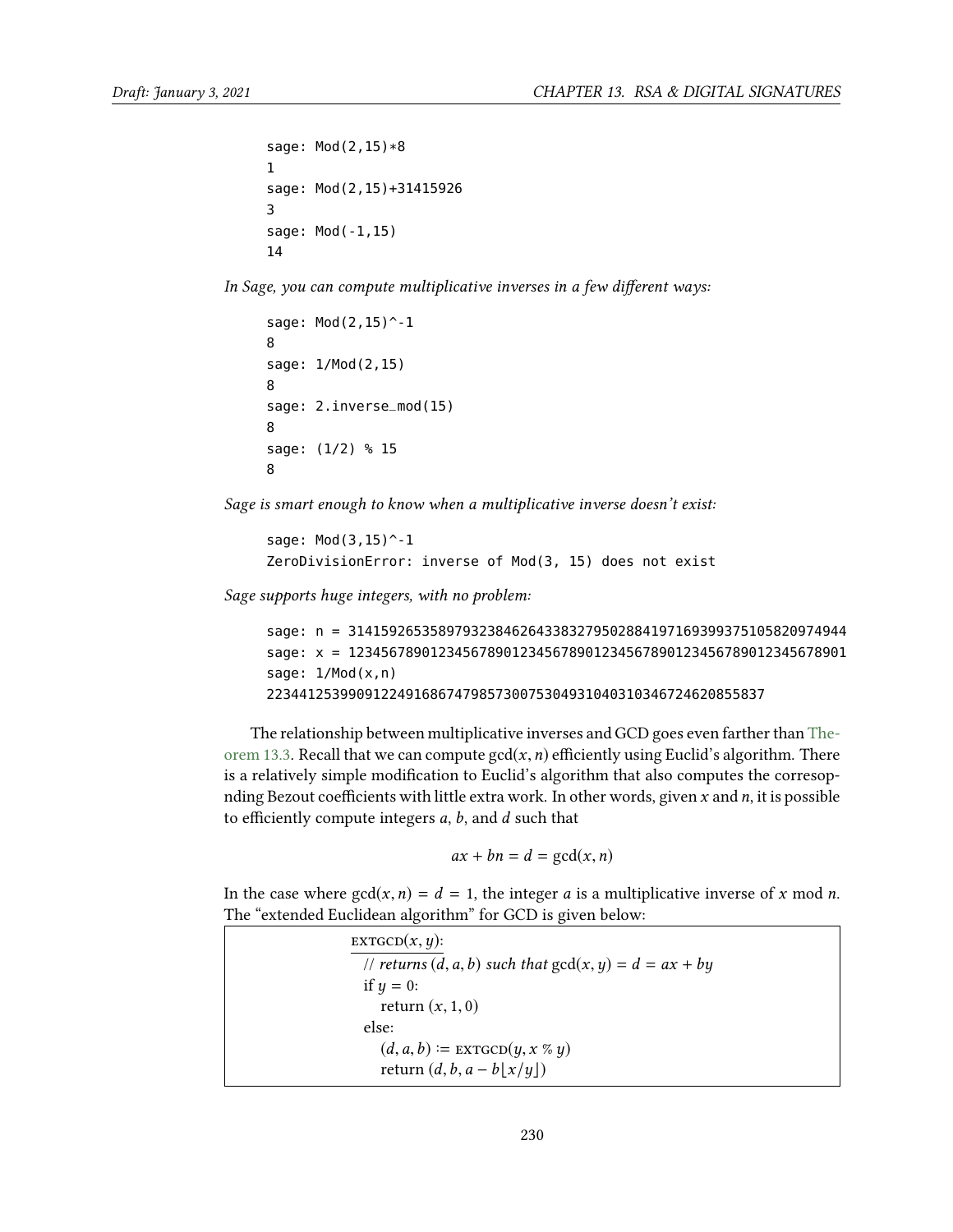Example Sage implements the extended Euclidean algorithm as "xgcd":

sage: xgcd(427,529) (1, 223, -180) sage: 223\*427 + (-180)\*529 1

You can then see that 223 and 427 are multiplicative inverses mod 529:

sage: 427\*223 % 529 1

#### The Totient Function

Euler's **totient** function is defined as  $\phi(n) \stackrel{\text{def}}{=} |\mathbb{Z}_n^*|$ ; that is, the number of elements of  $\mathbb{Z}_n$  that have multiplicative inverses that have multiplicative inverses.

As an example, if *n* is a prime, then  $\mathbb{Z}_n^* = \mathbb{Z}_n \setminus \{0\}$  because every integer in  $\mathbb{Z}_n$  apart  $\mathbb{Z}_n$  apart  $\mathbb{Z}_n$  apart is relatively prime to *n*. Therefore,  $\phi(n) = n - 1$  in this case. from zero is relatively prime to *n*. Therefore,  $\phi(n) = n - 1$  in this case.

RSA involves a modulus *n* that is the product of two distinct primes  $n = pq$ . In that case,  $\phi(n) = (p-1)(q-1)$ . To see why, let's count how many elements in  $\mathbb{Z}_{pq}$  share a common divisor with  $pq$  (i.e., are not in  $\mathbb{Z}_{pq}^*$ ).

- $\blacktriangleright$  The multiples of p share a common divisor with pq. These include  $0, p, 2p, 3p, \ldots, (q-1)p$ . There are q elements in this list.
- $\blacktriangleright$  The multiples of q share a common divisor with pq. These include 0, q, 2q, 3q, . . . ,  $(p-1)q$ . There are p elements in this list.

We have clearly double-counted element 0 in these lists. But no other element is double counted. Any item that occurs in both lists would be a common multiple of both  $p$  and  $q$ , but since  $p$  and  $q$  are relatively prime, their least common multiple is  $pq$ , which is larger than any item in these lists.

We count  $p + q - 1$  elements of  $\mathbb{Z}_{pq}$  which share a common divisor with pq. The rest belong to  $\mathbb{Z}_{pq}^*$ , and there are  $pq - (p + q - 1) = (p - 1)(q - 1)$  of them. Hence  $\phi(pq) = (p - 1)(q - 1)$  $(p-1)(q-1)$ .

General formulas for  $\phi(n)$  exist, but they typically rely on knowing the prime factorization of n. We will see more connections between the difficulty of computing  $\phi(n)$  and the difficulty of factoring  $n$  later in this part of the course.

The reason we consider  $\phi(n)$  at all is this fundamental theorem from abstract algebra:

Theorem 13.5 (Euler's Theorem)

```
If x \in \mathbb{Z}_n^* then x^{\phi(n)} \equiv_n 1.
```
Example Using the formula for  $\phi(n)$ , we can see that  $\phi(15) = \phi(3 \cdot 5) = (3 - 1)(5 - 1) = 8$ . Euler's theorem says that raising any element of  $\mathbb{Z}_{15}^{*}$  to the 8 power results in 1: We can use Sage to verify this: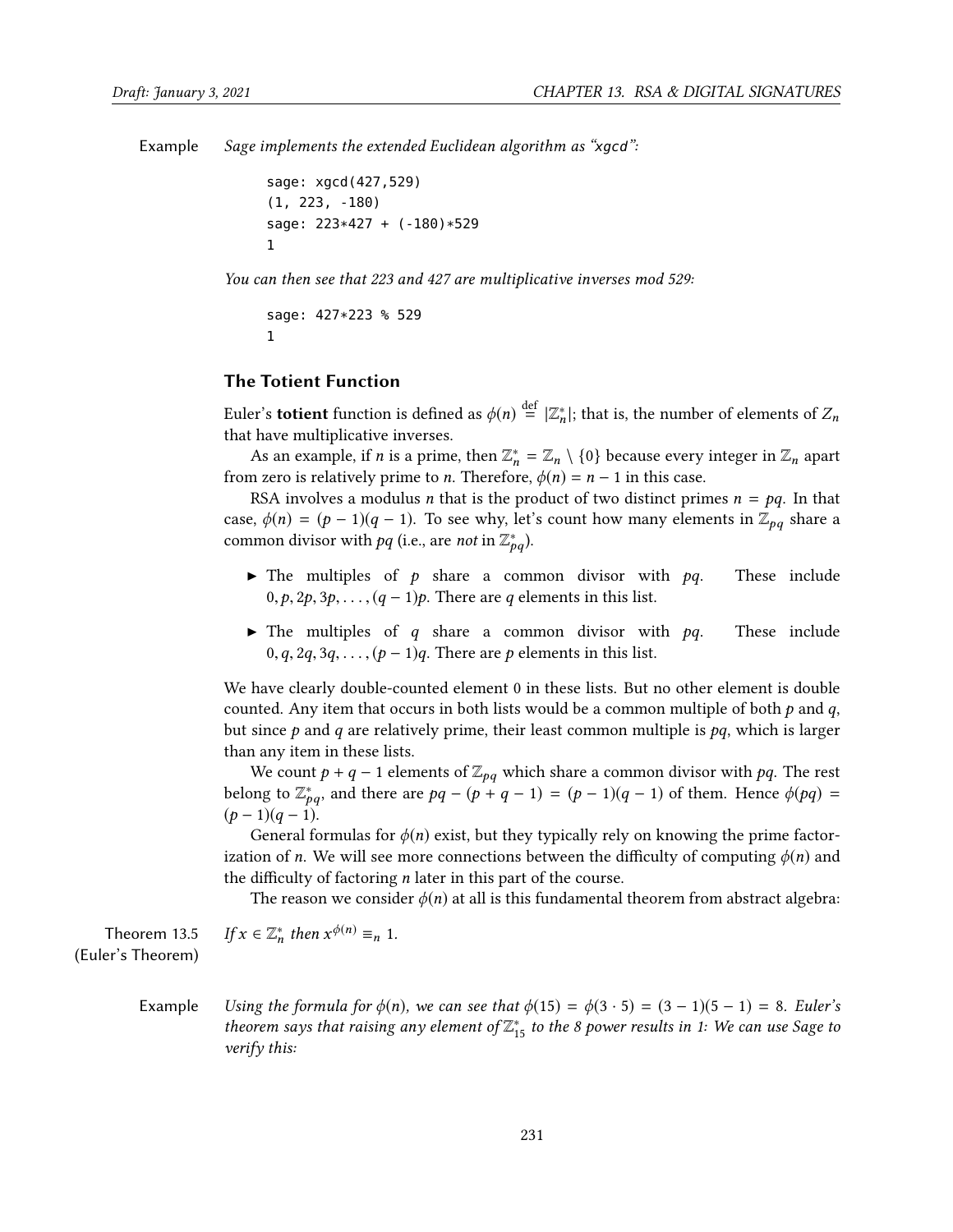```
sage: for i in range(15):
....: if gcd(i, 15) == 1:
....: \text{print}("ad^8d^8 \mod 15 = \text{6}d^6 \mod 15 = 15)....:
1^8 mod 15 = 12^8 mod 15 = 14^8 mod 15 = 17^8 mod 15 = 18^{\circ}8 mod 15 = 111^8 mod 15 = 113^8 mod 15 = 114^8 mod 15 = 1
```
# 13.2 The RSA Function

<span id="page-5-0"></span>The RSA function is defined as follows:

- In Let p and q be distinct primes (later we will say more about how they are chosen), and let  $N = pq$ . N is called the **RSA modulus**.
- ► Let *e* and *d* be integers such that  $ed \equiv_{\phi(N)} 1$ . That is, *e* and *d* are multiplicative inverses mod  $\phi(N)$  – not mod N!
- ► The RSA function is:  $x \mapsto x^e \% N$ , where  $x \in \mathbb{Z}_N$ .
- ► The inverse RSA function is:  $y \mapsto y^d \% N$ , where  $x \in \mathbb{Z}_N$ .

Essentially, the RSA function (and its inverse) is a simple modular exponentiation. The most confusing thing to remember about RSA is that *e* and *d* "live" in  $\mathbb{Z}_{\phi}^{*}$  $\phi(N)$ , while x and y "live" in  $\mathbb{Z}_N$ .



Let's make sure the function we called the "inverse RSA function" is actually an inverse of the RSA function. Let's start with an example:

Example In Sage, we can sample a random prime between 1 and k by using random\_prime(k). We use it to sample the prime factors p and q:

> sage:  $p = \text{random\_prime}(10^5)$ sage:  $q = \text{random\_prime}(10^5)$ sage:  $N = p * q$ sage: N 36486589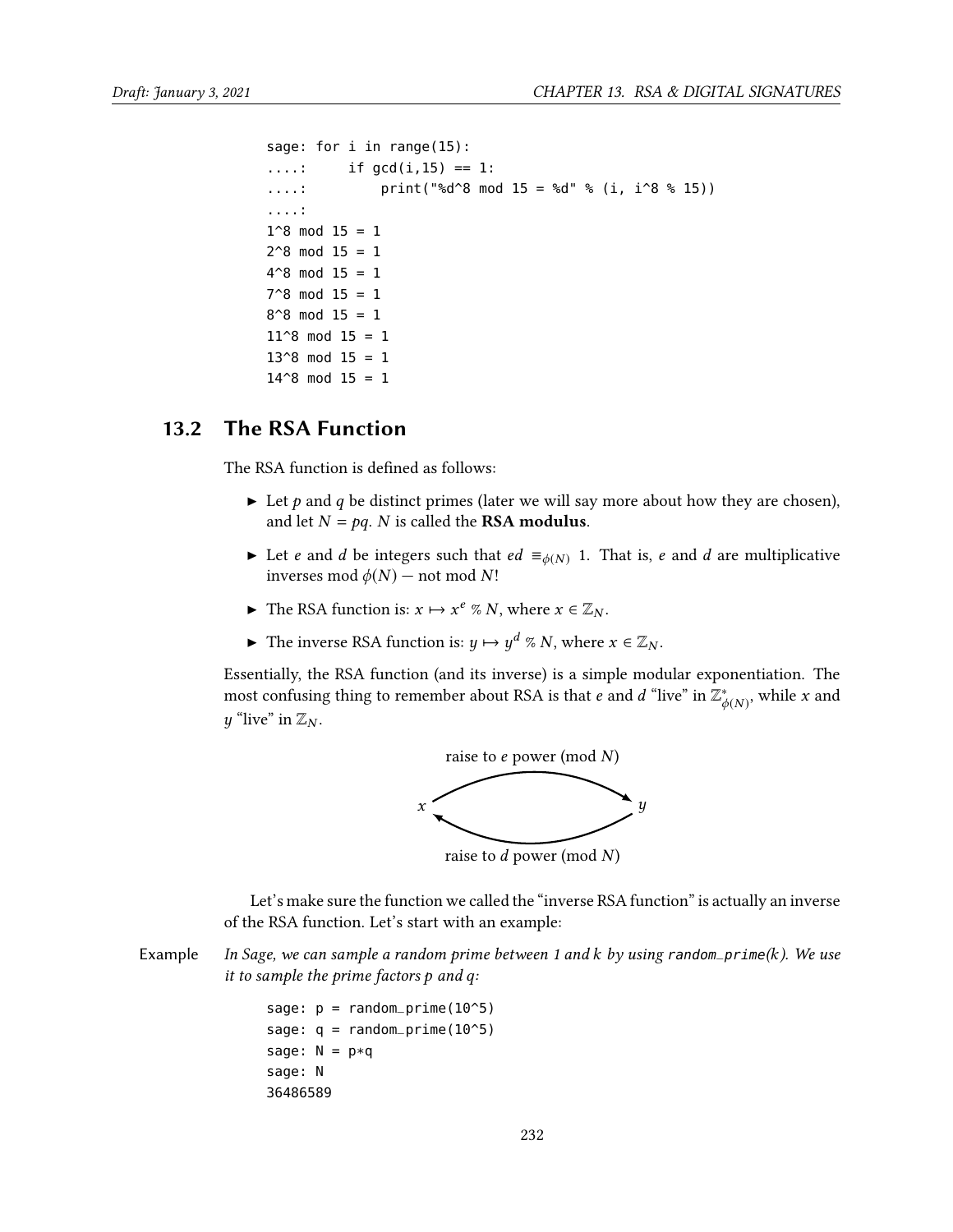Then we can compute the exponents e and d. Recall that they must be multiplicative inverses mod  $\phi(N)$ , so they cannot share any common factors with  $\phi(N)$ . An easy way to ensure this is to choose e to be a prime:

```
sage: phi = (p-1)*(q-1)sage: e = \text{random\_prime}(\text{phi})sage: e
28931431
sage: d = 1/Mod(e,phi)sage: d
31549271
```
We can now raise something to the e power and again to the d power:

sage: x = 31415926 sage:  $y = x^e \$  N sage: y 1798996 sage: y^d % N 31415926

As you can see, raising to the e power and then  $d$  power (mod  $N$ ) seems to bring us back to where we started  $(x)$ .

We can argue that raising-to-the-e-power and raising-to-the-d-power are inverses in general: Since  $ed \equiv_{\phi(N)} 1$ , we can write  $ed = t\phi(N) + 1$  for some integer t. Then:

$$
(x^{e})^{d} = x^{ed} = x^{t\phi(N)+1} = (x^{\phi(N)})^{t} x \equiv_{N} 1^{t} x = x
$$

Note that we have used the fact that  $x^{\phi(N)} \equiv_N 1$  from Euler's theorem.<sup>[4](#page-6-0)</sup>

#### How [Not] to Exponentiate Huge Numbers

When you see an expression like " $x^e \, \% \, N$ ", you might be tempted to implement it with the<br>following algorithm: following algorithm:

```
NAIVEEXPONENTIATE(x, e, N):
  result = 1for i = 1 to e: \mathbb{N} compute x^e<br>result = \text{result} \times xresult = result \times xreturn result % N
```
While this algorithm would indeed give the correct answer, it is a really bad way of doing it. In practice, we use RSA with numbers that are thousands of bits long. Suppose we run the NAIVEEXPONENTIATE algorithm with arguments  $x$ ,  $e$ , and  $N$  which are around a thousand bits each (so the magnitude of these numbers is close to  $2^{1000}$ ):

<span id="page-6-0"></span><sup>4</sup>However, see [Exercise 13.15.](#page-22-0)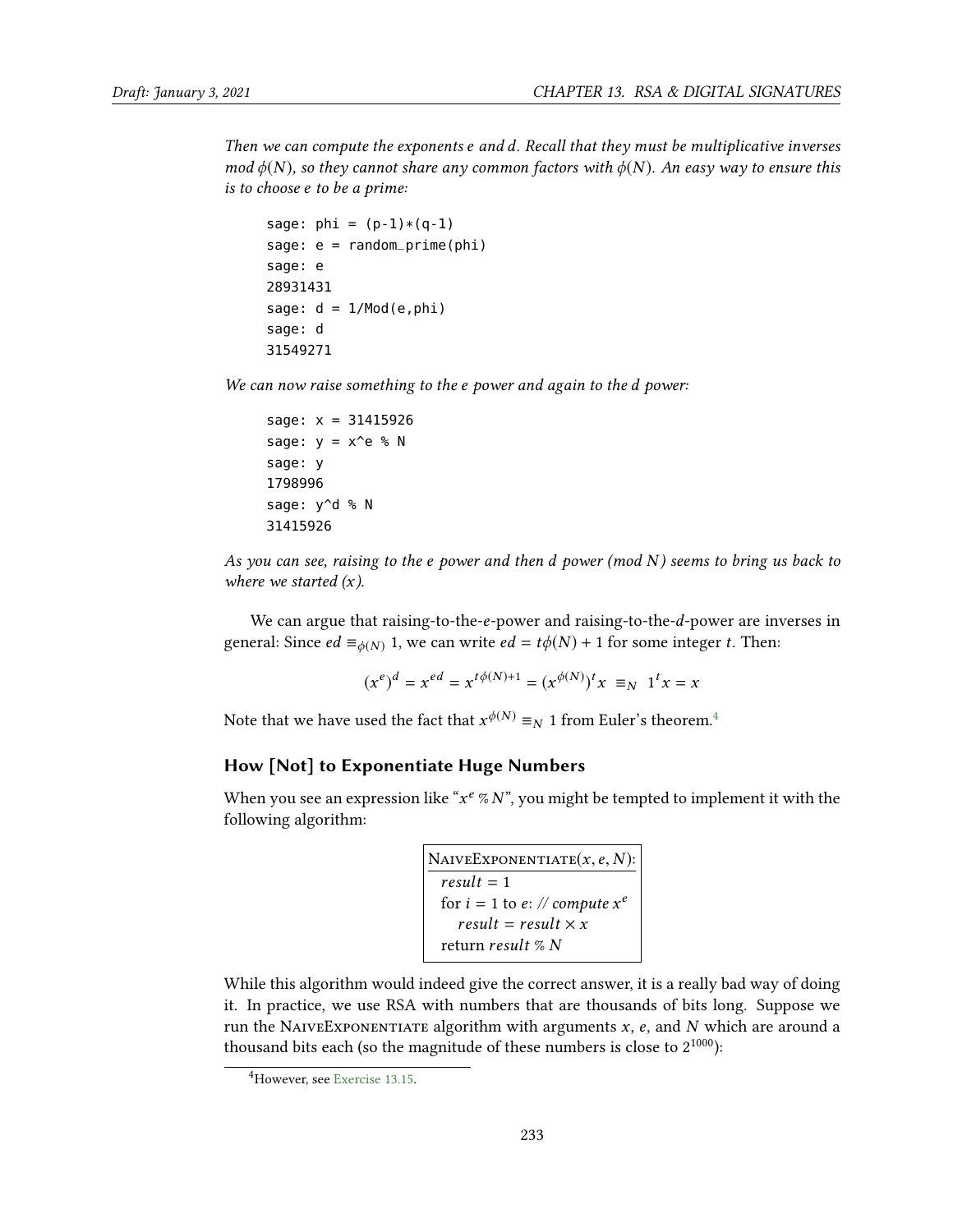- 1. The algorithm will spend approximately  $2^{1000}$  iterations in the for-loop!
- 2. The algorithm computes  $x^e$  as an *integer* first, and then reduces that integer mod<br>N. Observe that  $x^2$  is roughly 2000 bits long  $x^3$  is roughly 3000 bits long, etc. So it N. Observe that  $x^2$  is roughly 2000 bits long,  $x^3$  is roughly 3000 bits long, etc. So it would take about 2<sup>1000</sup> . 1000 bits just to write down the integer  $x^e$ would take about  $2^{1000} \cdot 1000$  bits just to write down the integer  $x^e$ .

As you can see, there is neither enough time nor storage capacity in the universe to use this algorithm. So how can we actually compute values like  $x^e \%$  N on huge numbers?

1. Suppose you were given an integer *x* and were asked to compute  $x^{17}$ . You can compute it as: pute it as:

$$
x^{17} = \underbrace{x \cdot x \cdot x \cdots x}_{16 \text{ multiplications}}
$$

But a more clever way is to observe that:

$$
x^{17} = x^{16} \cdot x = (((x^2)^2)^2)^2 \cdot x.
$$

This expression can be evaluated with only 5 multiplications (squaring is just muliplying a number by itself).

More generally, you can compute an expression like  $x^e$  by following the recurrence<br>below. The method is called **exponentiation by repeated squaring**, for reasons below. The method is called exponentiation by repeated squaring, for reasons that are hopefully clear:

$$
x^{e} = \begin{cases} 1 & \text{if } e = 0 \\ (x^{\frac{e}{2}})^{2} & \text{if } e \text{ even} \\ (x^{\frac{e-1}{2}})^{2} \cdot x & \text{if } e \text{ odd} \end{cases} \qquad \qquad \begin{matrix} \text{BETTERExp}(x, e): \\ \text{if } e = 0: \text{ return } 1 \\ \text{if } e \text{ even}: \\ \text{return BETTERExp}(x, \frac{e}{2})^{2} \cdot x \\ \text{return BETTERExp}(x, \frac{e-1}{2})^{2} \cdot x \end{matrix}
$$

BETTEREXP divides the e argument by two (more or less) each time it recurses, until reaching the base case. Hence, the number of recursive calls is  $O(\log e)$ . In each recursive call there are only a constant number of multiplications (including squarings). So overall this algorithm requires only  $O(\log e)$  multiplications (compared to  $e - 1$  multiplications by just multiplying m by itself e times). In the case where  $e \sim 2^{1000}$ , this means only a few thousand multiplications.

2. We care about only  $x^e \approx N$ , not the intermediate *integer* value  $x^e$ . One of the most fundamental features of modular arithmetic is that you can **reduce any interme**fundamental features of modular arithmetic is that you can reduce any intermediate values mod  $N$  if you care about the final result only mod  $N$ .

Revisiting our previous example:

$$
x^{17} \%\ N = x^{16} \cdot x \%\ N = (((x^2 \%\ N)^2 \%\ N)^2 \%\ N)^2 \cdot x \%\ N.
$$

More generally, we can reduce all intermediate value mod  $N$ :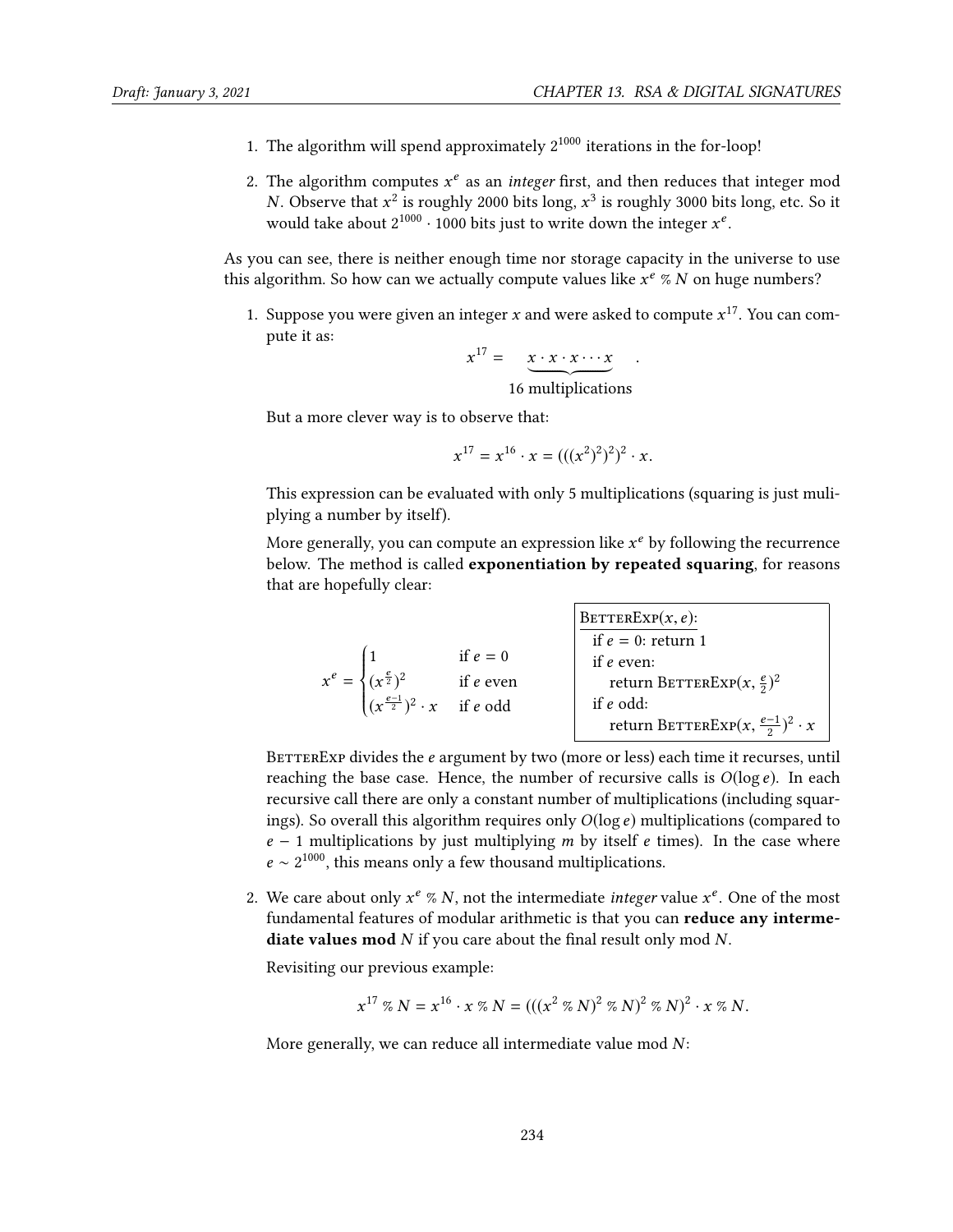MODEXP $(x, e, N)$ : // compute  $x^e \% N$ if  $e = 0$ : return 1 if e even: return ModExp $(x,\frac{e}{2},N)^2$  <mark>% N</mark><br>2 odd: if e odd: return ModExp $(x, \frac{e-1}{2}, N)^2 \cdot x$  % N

This algorithm avoids the problem of computing the astronomically huge integer  $x^e$ . It never needs to store any value (much) larger than N.

Warning: Even this MonExp algorithm isn't an ideal way to implement exponentiation for cryptographic purposes. Exercise [13.10](#page-21-0) explores some unfortunate properties of this exponentiation algorithm.

Example Most math libraries implement exponentiation using repeated squaring. For example, you can use Sage to easily calculate numbers with huge exponents:

> sage: 427^31415926 % 100 89

However, this expression still tells Sage to compute  $427^{31415926}$  as an integer, before reducing it mod 100. As such, it takes some time to perform this computation.

If you try an expression like  $x^e \in N$  with a larger exponent, Sage will give a memory error. How can we tell Sage to perform modular reduction at every intermediate step during repeated squaring? The answer is to use Sage's Mod objects, for example:

```
sage: Mod(427,100)^314159265358979
63
```
This expression performs repeated squaring on the object Mod(427,100). Since a Mod-object's operations are all overloaded (to give the answer only mod n), this has the result of doing a modular reduction after every squaring and multiplication. This expression runs instantaneously, even with very large numbers.

#### Security Properties & Discussion

RSA is what is called a trapdoor function.

- $\triangleright$  One user generates the RSA parameters (primarily N, e, and d) and makes N and e public, while keeping d private.
- In Functionality properties: Given only the public information N and e, it is easy to compute the RSA function  $(x \mapsto x^e \sqrt[n]{N})$ . Given the private information (*d*) it clearly easy to compute the RSA inverse  $(y \mapsto y^d \mathcal{R} N)$ .
- $\triangleright$  Security property: Given only the public information, it should be hard to compute the RSA inverse  $(y \mapsto y^d \otimes N)$  on randomly chosen values. In other words, the only<br>person who is able to compute the RSA inverse function is the person who generated person who is able to compute the RSA inverse function is the person who generated the RSA parameters.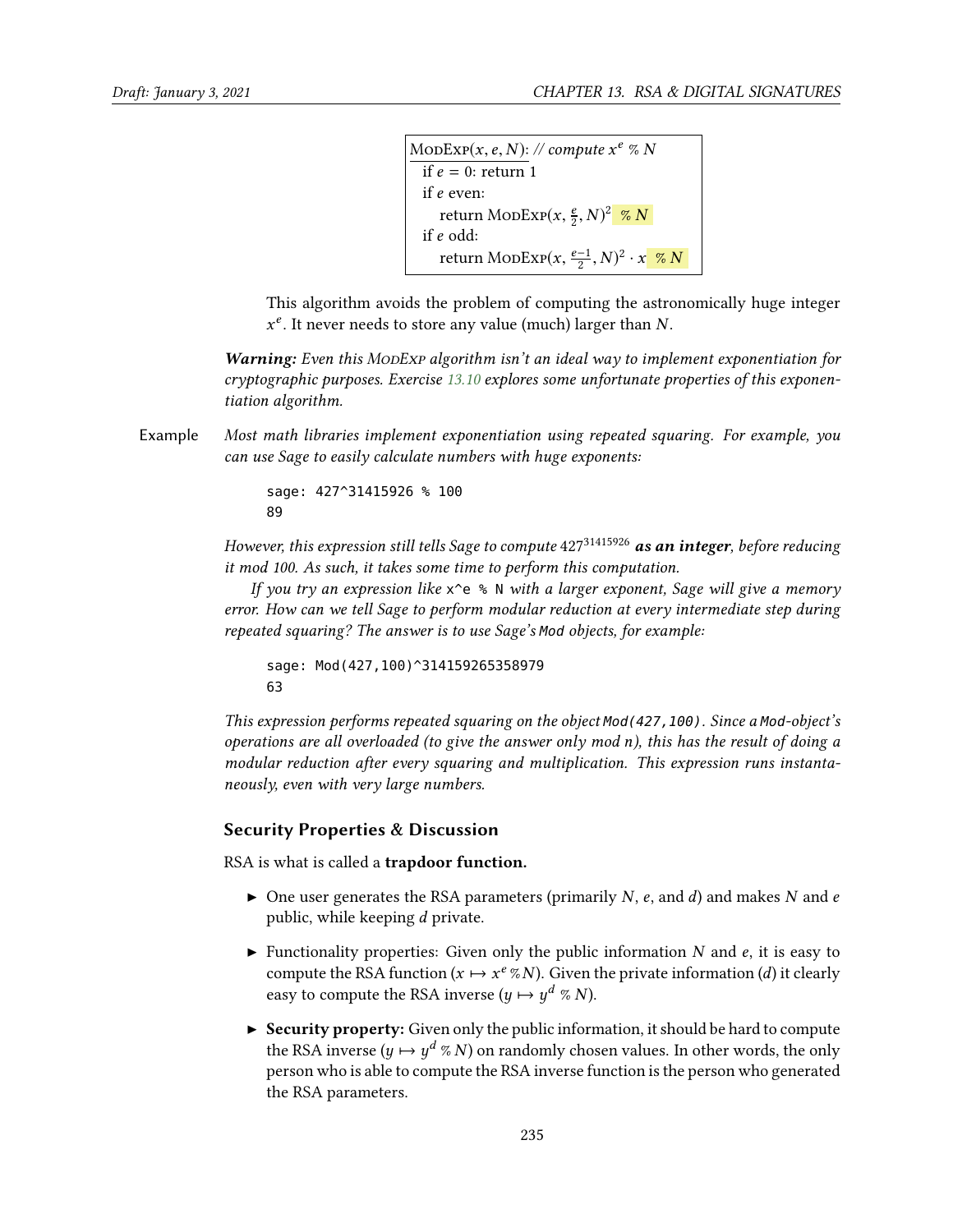to-do The security property is not natural to express in our language of security definitions (libraries).

Currently the best known attacks against RSA (i.e., ways to compute the inverse RSA function given only the public information) involve factoring the modulus. If we want to ensure that RSA is secure as a trapdoor function, we must understand the state of the art for factoring large numbers.

Before discussing the performance of factoring algorithms, remember that we measure performance as a function of the **length** of the input  $-$  how many bits it takes to write the input. In a factoring algorithm, the input is a large number  $N$ , and it takes roughly  $n = \log_2 N$  bits to write down that number. We will discuss the running time of algorithms as a function of  $n$ , not  $N$ . Just keep in mind the difference in cost between writing down a 1000-bit number ( $n = 1000$ ) vs counting up to a 1000-bit number ( $N = 2^{1000}$ )<br>Everyone knows the "trial division" method of foctoring: given a num

Everyone knows the "trial division" method of factoring: given a number  $N$ , check Everyone knows the trial division method of factoring: given a number N, check<br>whether *i* divides N, for every  $i \in \{2, ..., \sqrt{N}\}\$ . This algorithm requires  $\sqrt{N} = 2^{n/2}$  divi-<br>sions in the worst case. It is an exponential sions in the worst case. It is an exponential-time algorithm since we measure performance in terms of the bit-length n.

If this were the best-known factoring algorithm, then we would need to make  $N$  only as large as  $2^{256}$  to make factoring require  $2^{128}$  effort. But there are much better factoring algorithms than trial division. The fastest factoring algorithm today is called the Generalized Number Field Sieve (GNFS), and its complexity is something like  $O\left(\frac{1}{2}\right)$  $\frac{\left(n - \frac{n}{\log n}\right)^{\frac{1}{3}}}{\ln n}$ . This is not a polynomial-time algorithm, but it's much faster than trial division.

Example Sage can easily factor reasonably large numbers. Factoring the following 200-bit RSA modulus on my modest computer takes about 10 seconds:

```
sage: p = \text{random\_prime}(2^100)sage: q = \text{random\_prime}(2^100)sage: N = p * qsage: factor(N)
206533721079613722225064934611 * 517582080563726621130111418123
```
As of January 2020, the largest RSA modulus that has been (publically) factored is a 79[5](#page-9-0)-bit modulus.<sup>5</sup> Factoring this number required the equivalent of 900 CPU-core-years, or roughly 2<sup>66</sup> total clock cycles.

All of this is to say, the numbers involved in RSA need to be quite large to resist factoring attacks (i.e., require  $2^{128}$  effort for state-of-the-art factoring algorithms). Current best practices suggest to use 2048- or 4096-bit RSA moduli, meaning that  $p$  and  $q$  are each 1024 or 2048 bits.

to-do "What about quantum computers?" is a common FAQ that I should address here.

<span id="page-9-0"></span><sup>5</sup>https://en.wikipedia.org/wiki/RSA\_numbers#RSA-240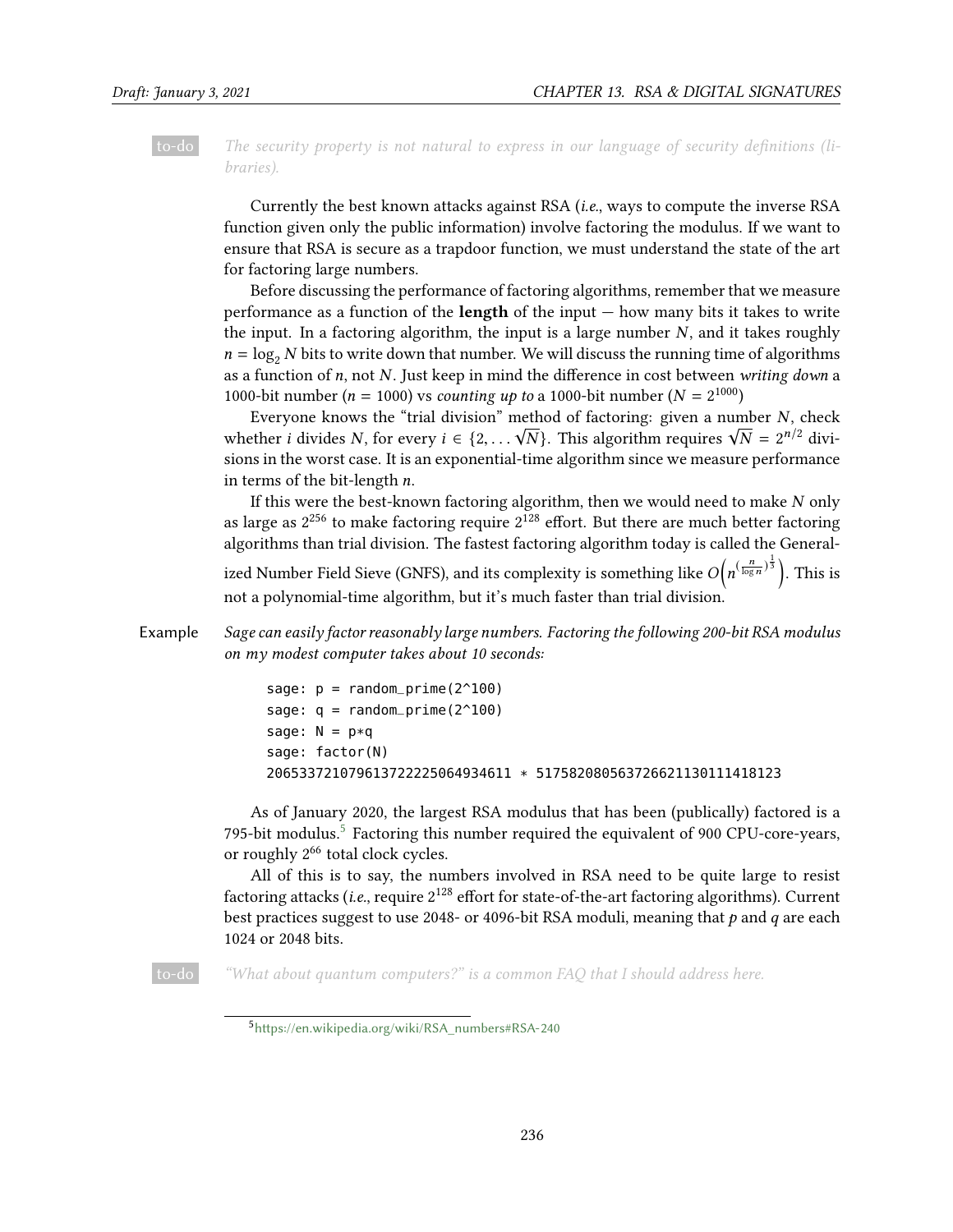# 13.3 Digital Signatures

MACs are a cryptographic primitive that provide authenticity. A valid MAC tag on  $m$  is "proof" that someone who knows the key has vouched for m. MACs are a symmetric-key primitive, in the sense that generating a MAC tag and verifying a MAC tag both require the same key (in fact, a tag is verified by re-computing it).

Digital signatures are similar to MACs, but with separate keys for signing and veri fication. A digital signature scheme consists of the following algorithms:

- ExeyGen: outputs a pair of keys (sk, vk), where sk is the signing key and vk is the verification key.
- $\triangleright$  Sign: takes the signing key sk and a message m as input, and outputs a **signature** σ.
- $\triangleright$  Ver: takes the verification key vk, message m, and a potential signature  $\sigma$  as input; outputs a boolean.

If indeed  $\sigma$  is an output of Sign(sk, m), then Ver(vk, m,  $\sigma$ ) should output true. Intuitively, it should be hard for an attacker to find any other  $(m, \sigma)$  pairs that cause Ver to output true.

The idea behind digital signatures is to make  $vk$  public. In other words, anyone (even the attacker) should be able to verify signatures. But only the holder of  $sk$  (the person who generated  $vk$  and  $sk$ ) should be able to generate valid signatures. Furthermore, this guarantee should hold even against an attacker who sees many examples of valid signatures. The attacker should not be able to generate new valid signatures.

We formalize this security property in a similar way that we formalized the security of MACs: "only the secret-key holder can generate valid tags, even after seeing chosen examples of valid tags."

Definition 13.6 Let  $\Sigma$  be a signature scheme. We say that  $\Sigma$  is a **secure signature** if  $\mathcal{L}^{\Sigma}_{\text{sig-real}} \approx \mathcal{L}^{\Sigma}_{\text{sig-fake}}$ . where:  $\sqrt{\sum}$ 

|                                                                                    | $L_{sig\text{-}fake}$                                                                                          |
|------------------------------------------------------------------------------------|----------------------------------------------------------------------------------------------------------------|
| $\mathcal{L}^{\Sigma}_{\mathrm{sig\text{-}real}}$                                  | $(vk, sk) \leftarrow \Sigma$ . Key Gen<br>$S := \emptyset$                                                     |
| $(vk, sk) \leftarrow \Sigma$ . Key Gen                                             |                                                                                                                |
| GETVK():<br>return $vk$                                                            | $GETVK()$ :<br>return $vk$                                                                                     |
| GETSIG(m):<br>return $\Sigma$ . Sign(sk, m)                                        | GETSIG $(m)$ :<br>$\sigma \coloneqq \Sigma$ . Sign(sk, m)<br>$S := S \cup \{(m, \sigma)\}\$<br>return $\sigma$ |
| VERSIG $(m, \sigma)$ :<br>return $\Sigma$ . Ver( <i>vk</i> , <i>m</i> , $\sigma$ ) | VERSIG $(m, \sigma)$ :                                                                                         |
|                                                                                    | return $(m, \sigma) \in S$                                                                                     |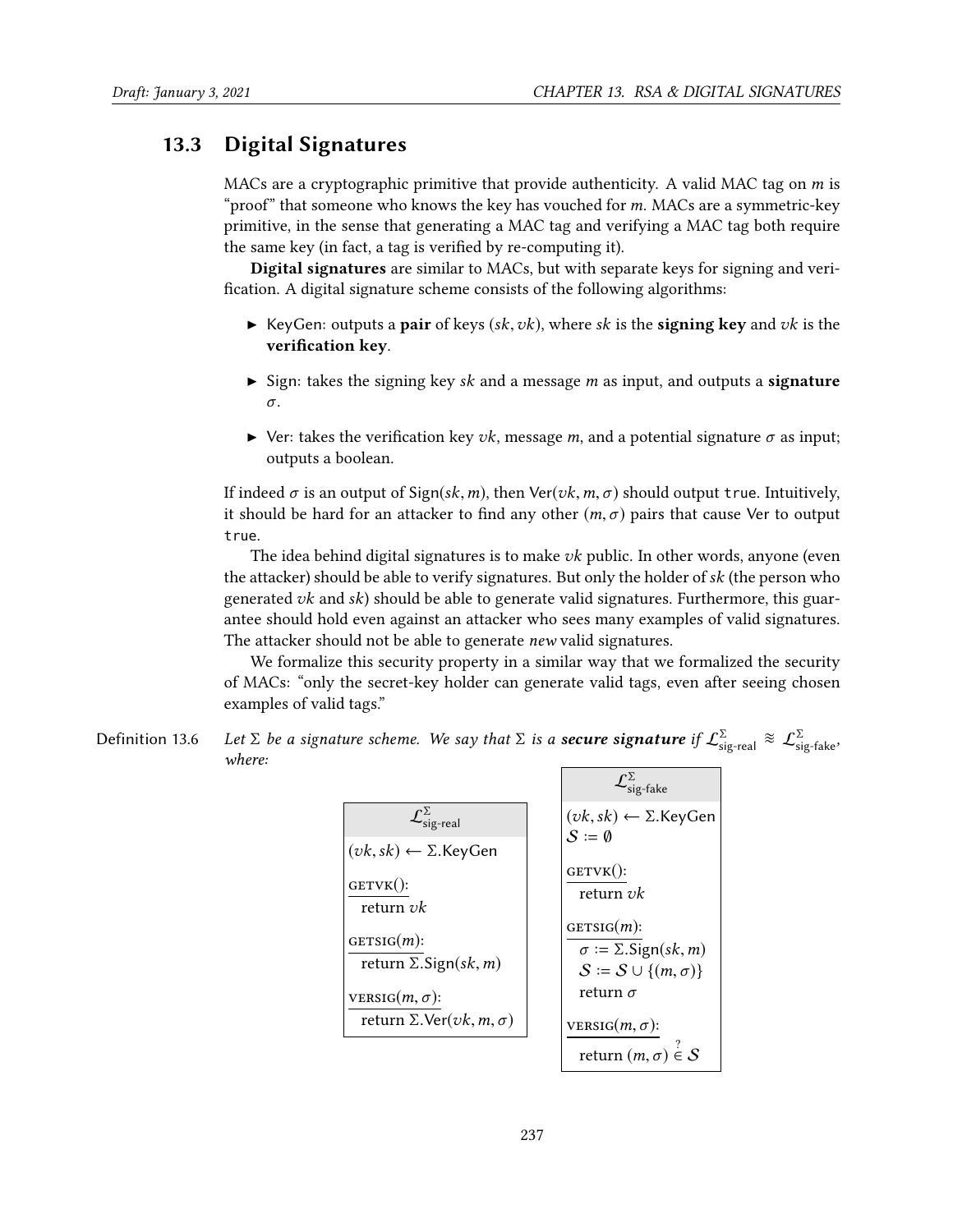Similar to the security definition for MACs, the libraries differ only in how they verify signatures provided by the attacker (versig). If the attacker can generate a messagesignature pair  $(m, \sigma)$  that (1) verifies correctly, but (2) was not generated previously by the library itself, then versig from the  $\mathcal{L}_{sig-real}$  library will return true, while the  $\mathcal{L}_{sig-fake}$  library would return false. By asking for the libraries to be indistinguishable, we are really asking that the attacker cannot find any such message-signature pair (forgery).

The main difference to the MAC definition is that, unlike for the MAC setting, we intend to make a verification key public. The library can run  $(vk, sk) \leftarrow$  KeyGen, but these values remain private by default. To make  $vk$  public, we explicitly provide an accessor GETVK to the attacker.

### "Textbook" RSA Signatures

Signatures have an asymmetry: everyone should be able to verify a signature, but only the holder of the signing key should be able to generate a valid signature. The RSA function has a similar asymmetry: if  $N$  and  $e$  are public, then anyone can raise things to the  $e$  power, but only someone with d can raise things to the d power.

This similarity suggests that we can use RSA for signatures in the following way:

- $\blacktriangleright$  The verification key is  $(N, e)$  and the signing key is  $(N, d)$ , where these values have the appropriate RSA relationship.
- A signature of message m (here m is an element of  $\mathbb{Z}_N$ ) is the value  $\sigma = m^d \% N$ . Intuitively, only someone with the signing key can generate this value for a given m.
- ightharpoonta To verify a signature σ on a message m, our goal is to check whether σ  $\equiv_N m^d$ .<br>However we are given only N and e not d. Consider raising both sides of this However, we are given only  $N$  and  $e$ , not  $d$ . Consider raising both sides of this equation to the e power:

$$
\sigma^e \equiv_N (m^d)^e \equiv_N m
$$

The second equality is from the standard RSA property. Now this check can be done given only the public information  $N$  and  $e$ .

A formal description of this scheme is given below:

Construction 13.7 (Textbook RSA) The key generation algorithm is not listed here, but  $N$ , e, d are generated in the usual way for RSA. The signing key is  $sk = (N, d)$  and the verification key is  $vk = (N, e)$ .

$$
\frac{\text{Sign}\left(sk = (N, d), m\right):}{\text{return } m^d \ \% N} \quad \frac{\text{Ver}\left(vk = (N, e), m, \sigma\right):}{m' := \sigma^e \ \% N}
$$
\n
$$
\text{return } m \stackrel{?}{=} m'
$$

Unfortunately, textbook RSA signatures are useful only as a first intuition. They are not secure! A simple attack is the following:

Suppose an attacker knows the verification key (N, e) and sees a valid signature  $\sigma \equiv_N$  $m<sup>d</sup>$  for some message *m*. Then  $\sigma<sup>2</sup>$  is also a valid signature for the message  $m<sup>2</sup>$ , since:

$$
\sigma^2 \equiv_n (m^d)^2 = (m^2)^d
$$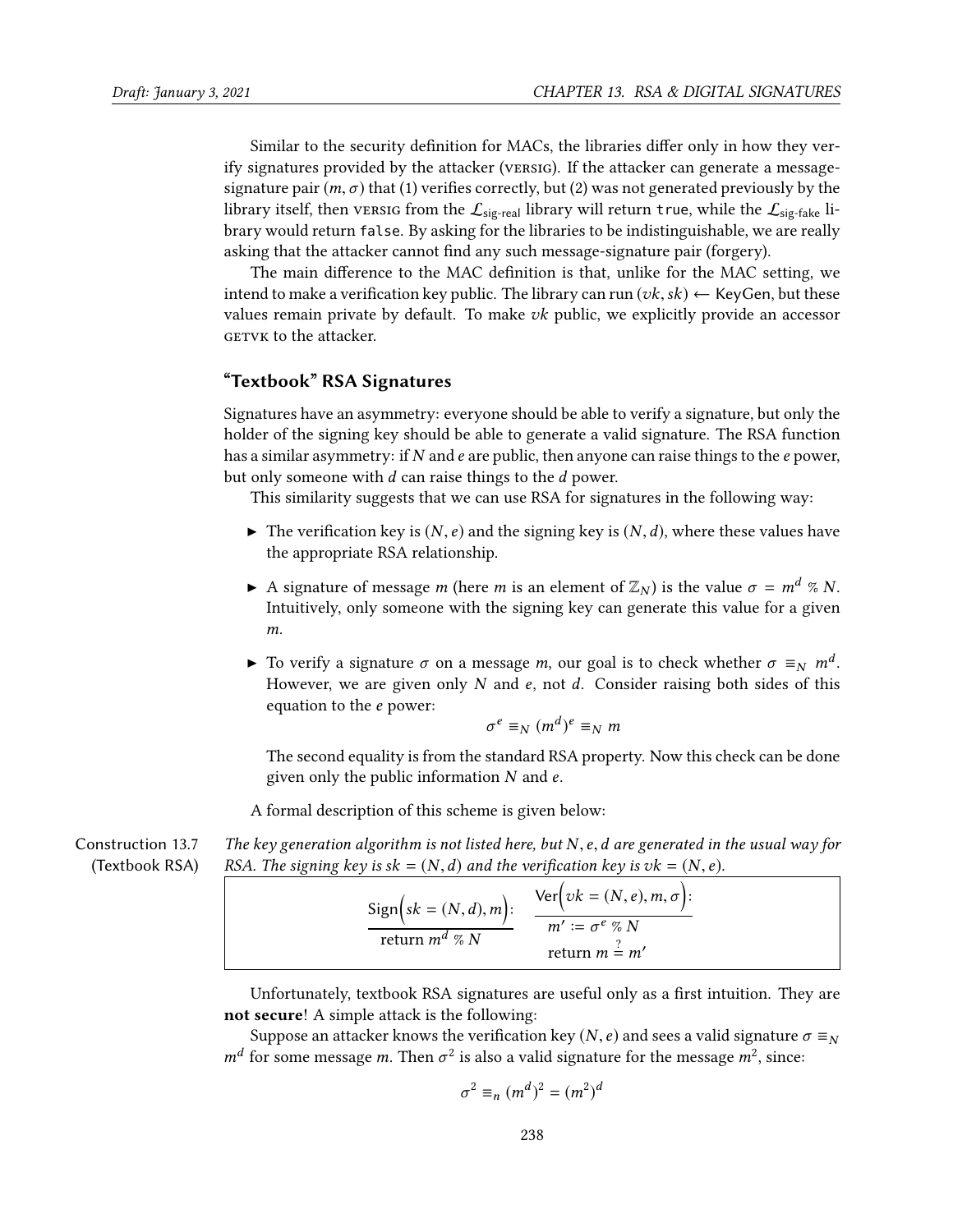The attacker can easily generate a forged signature on a new message  $m^2$ , making the scheme insecure scheme insecure.

#### Hashed RSA Signatures

The problem with textbook RSA signatures is that the signatures and plaintexts had a very strong algebraic relationship. Squaring the signature had the effect of squaring the underlying message. One way to fix the problem is to "break" this algebraic relationship. Hashed RSA signatures break the algebraic structure by applying the RSA function not to *m* directly, but to  $H(m)$ , where H is a suitable hash function (with outputs interpreted as elements of  $\mathbb{Z}_N$ ).

Construction 13.8 (Textbook RSA)

$$
\frac{\text{Sign}\left(sk = (N, d), m\right):}{\text{return } H(m)^d \ \% N} \quad \frac{\text{Ver}\left(vk = (N, e), m, \sigma\right):}{y := \sigma^e \ \% N}
$$
\n
$$
\text{return } H(m) \stackrel{?}{=} y
$$

Let's see how this change thwarts the attack on textbook signatures. If  $\sigma$  is a valid signature of m, we have  $\sigma \equiv_N H(m)^d$ . Squaring both sides leads to  $\sigma^2 \equiv_N (H(m)^2)^d$ . Is<br>this the volid signature of any m'? An attacker would have to identify some m' that has this the valid signature of any  $m'$ ? An attacker would have to identify some m' that has  $H(m') = H(m)^2$ . If the bash function is a good one, then this should be hard  $H(m') = H(m)^2$ . If the hash function is a good one, then this should be hard.<br>Of course, this is not a formal proof. It is possible to formally prove the

Of course, this is not a formal proof. It is possible to formally prove the security of hashed RSA signatures. The precise statement of security is: "if RSA is a secure trapdoor function and H is modeled as a random oracle, then hashed RSA signatures are a secure signature scheme." Since we have not given formal definitions for either trapdoor functions or random oracles, we won't see the proof in this book.

to-do Write a chapter on random oracle and other idealized models.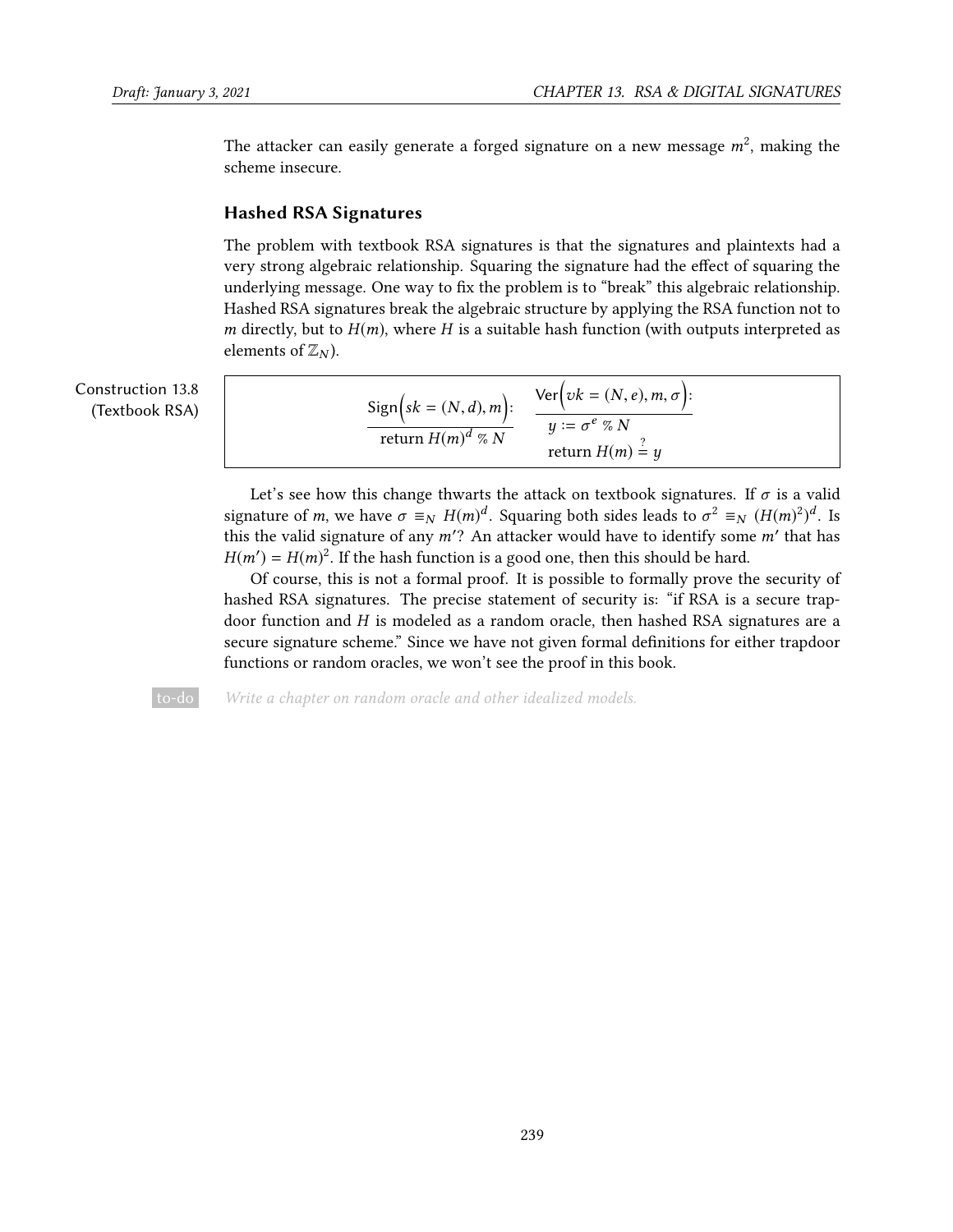# 13.4 Chinese Remainder Theorem

When doing arithmetic mod N, we can sometimes use knowledge of the factors  $N = pq$ to speed things up. This section discusses the math behind these speedups.

History. In the *Sunzi Suanjing*, written some time around the 4th century CE, Chinese mathematician Sunzi posed an interesting puzzle involving remainders:

"We have a number of things, but we do not know exactly how many. If we count them by threes we have two left over. If we count them by fives we have three left over. If we count them by sevens we have two left over. How many things are there?"[6](#page-13-0)

Sunzi's puzzle is the first known instance of a system of simultaneous equations involving modular arithmetic: In our notation, he is asking us to solve for  $x$  in the following system of congruences:

| $x \equiv_3 2$ |  |
|----------------|--|
| $x \equiv_5 3$ |  |
| $x \equiv_7 2$ |  |

We can solve such systems of equations using what is called (in the West) the Chinese Remainder Theorem (CRT). Below is one of the simpler formations of the Chinese Remainder Theorem, involving only two equations/moduli (unlike the example above, which has three moduli 3, 5, and 7):

Theorem 13.9 (CRT) Suppose  $gcd(r, s) = 1$ . Then for all integers u, v, there is a solution for x in the following system of equations:

$$
x \equiv_r u
$$

$$
x \equiv_s v
$$

Furthermore, this solution is unique modulo rs.

Proof Since  $gcd(r, s) = 1$ , we have by Bezout's theorem that  $1 = ar + bs$  for some integers a and b. Furthermore, b and s are multiplicative inverses modulo r. Now choose  $x = var + ubs$ . Then,

$$
x = var + ubs \equiv_r (va)0 + u(s^{-1}s) = u
$$

So  $x \equiv r u$ , as desired. Using similar reasoning mod s, we can see that  $x \equiv s v$ , so x is a solution to both equations.

Now we argue that this solution is *unique* modulo *rs*. Suppose *x* and  $x'$  are two solu-<br>s to the system of equations, so we have: tions to the system of equations, so we have:

$$
x \equiv_r x' \equiv_r u
$$

<span id="page-13-0"></span><sup>&</sup>lt;sup>6</sup>Chinese text is from an old manuscript of *Sunzi Suanjing*, but my inability to speak the language prevents me from identifying the manuscript more precisely. English translation is from Joseph Needham, Science and Civilisation in China, vol. 3: Mathematics and Sciences of the Heavens and Earth, 1959.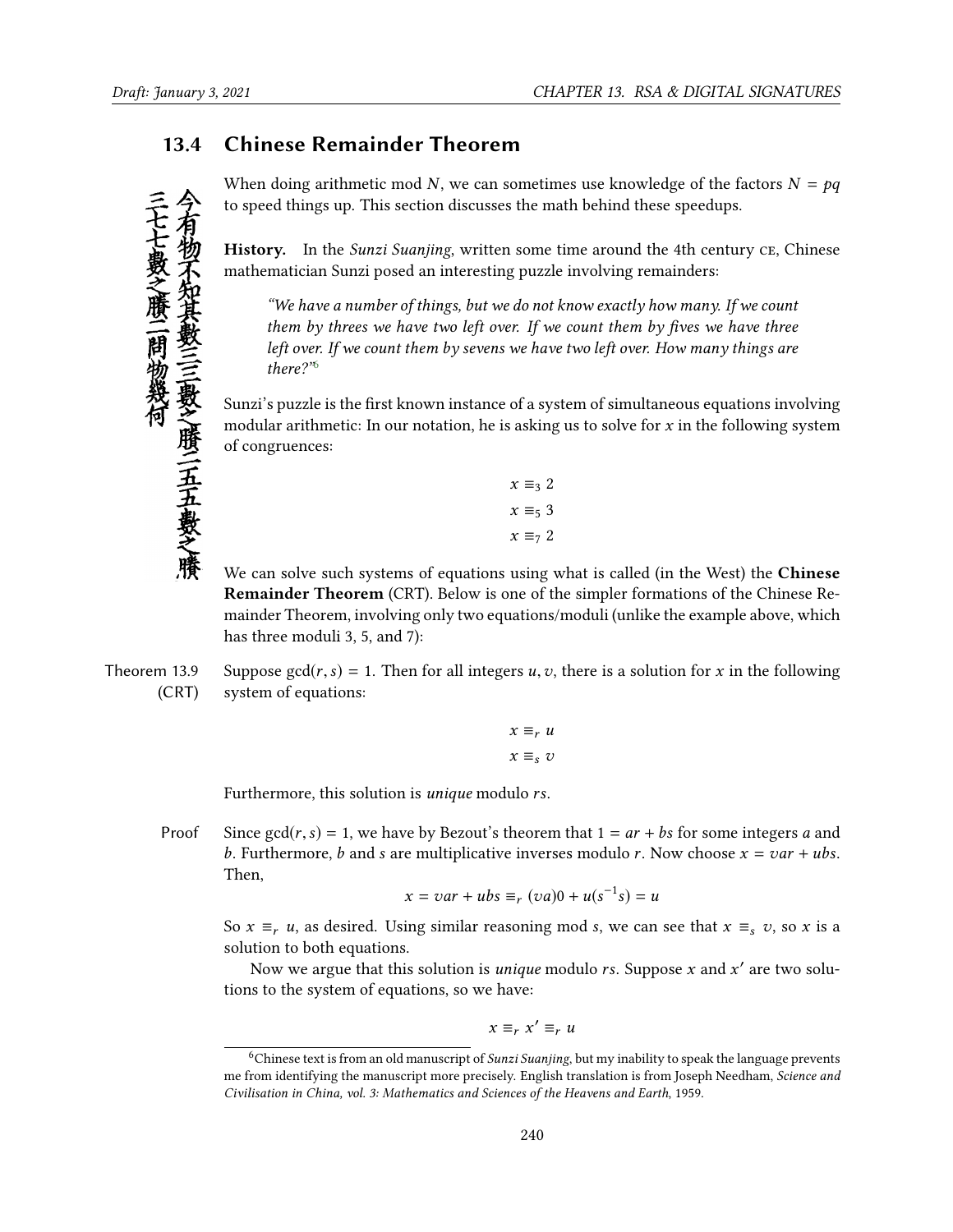$x \equiv_s x' \equiv_s v$ 

Since  $x \equiv_r x'$  and  $x \equiv_s x'$ , it must be that  $x - x'$  is a multiple of r and a multiple of s. Since r and s are relatively prime, their least common multiple is rs. so  $x - x'$  must be a multiple r and s are relatively prime, their least common multiple is rs, so  $x - x'$  must be a multiple<br>of rs. Hence  $x = x'$ . So any two solutions to this system of equations are congruent of rs. Hence,  $x \equiv_{rs} x'$ . So any two solutions to this system of equations are congruent mod rs  $\blacksquare$  mod rs.

Example Sage implements the  $crt$  function to solve for x in these kinds of systems of equations. Suppose we want to solve for x:

```
x \equiv_{427} 42x \equiv_{529} 123
```
In Sage, the solution can be found as follows:

sage: crt( 42,123, 427,529 ) 32921

We can check the solution:

sage: 32921 % 427 42 sage: 32921 % 529 123

#### CRT Encodings Preserve Structure

Let's call  $(u, v) \in \mathbb{Z}_r \times \mathbb{Z}_s$  the CRT encoding of  $x \in \mathbb{Z}_{rs}$  if they satisfy the usual relationship:

$$
x \equiv_r u
$$
  

$$
x \equiv_s v
$$

We can convert any  $x \in \mathbb{Z}_{rs}$  into its CRT encoding quite easily, via  $x \mapsto (x \times r, x \times s)$ . The Chinese Remainder Theorem says that any  $(u, v) \in \mathbb{Z}_r \times \mathbb{Z}_s$  is a valid CRT encoding<br>of a unique  $x \in \mathbb{Z}$  : and the proof of the theorem shows how to convert from the CPT of a unique  $x \in \mathbb{Z}_{rs}$ ; and the proof of the theorem shows how to convert from the CRT encoding into the "usual  $\mathbb{Z}_{rs}$  encoding."

<span id="page-14-0"></span>The amazing thing about these CRT encodings is that they preserve all sorts of arithmetic structure.

Claim 13.10 If  $(u, v)$  is the CRT encoding of x, and  $(u'$ <br>is the CPT encoding of  $x + x'$   $\%$  rs  $\ddot{\phantom{0}}$ ') is the CRT encoding of x', then  $(u+u'\%r, v+v'\%s)$ is the CRT encoding of  $x + x'$  % rs.

Example Taking  $r = 3$  and  $s = 5$ , let's write down the CRT encodings of every element in  $\mathbb{Z}_{15}$ . In this table, every column contains  $x$  and its CRT encoding  $(u, v)$ :

|  |  |  |  |  |  | $x \begin{bmatrix} 0 & 1 & 2 & 3 & 4 & 5 & 6 & 7 & 8 & 9 & 10 & 11 & 12 & 13 & 14 \end{bmatrix}$                                                                                                                                                                                                                                          |  |
|--|--|--|--|--|--|-------------------------------------------------------------------------------------------------------------------------------------------------------------------------------------------------------------------------------------------------------------------------------------------------------------------------------------------|--|
|  |  |  |  |  |  |                                                                                                                                                                                                                                                                                                                                           |  |
|  |  |  |  |  |  | $\begin{array}{c ccccccccccccccccccccccccccccccccccccccccc} u & 0 & 1 & 2 & 0 & 1 & 2 & 0 & 1 & 2 & 0 & 1 & 2 & 0 & 1 & 2 & 0 & 1 & 2 & 0 & 1 & 2 & 0 & 1 & 2 & 2 & 2 & 3 & 4 & 0 & 1 & 2 & 3 & 3 & 4 & 0 & 1 & 2 & 3 & 3 & 4 & 0 & 1 & 2 & 3 & 3 & 4 & 4 & 0 & 1 & 2 & 3 & 3 & 4 & 4 & 0 & 1 & 2 & 3 & 3 & 4 & 4 & 0 & 1 & 2 & 3 & 3 & $ |  |
|  |  |  |  |  |  |                                                                                                                                                                                                                                                                                                                                           |  |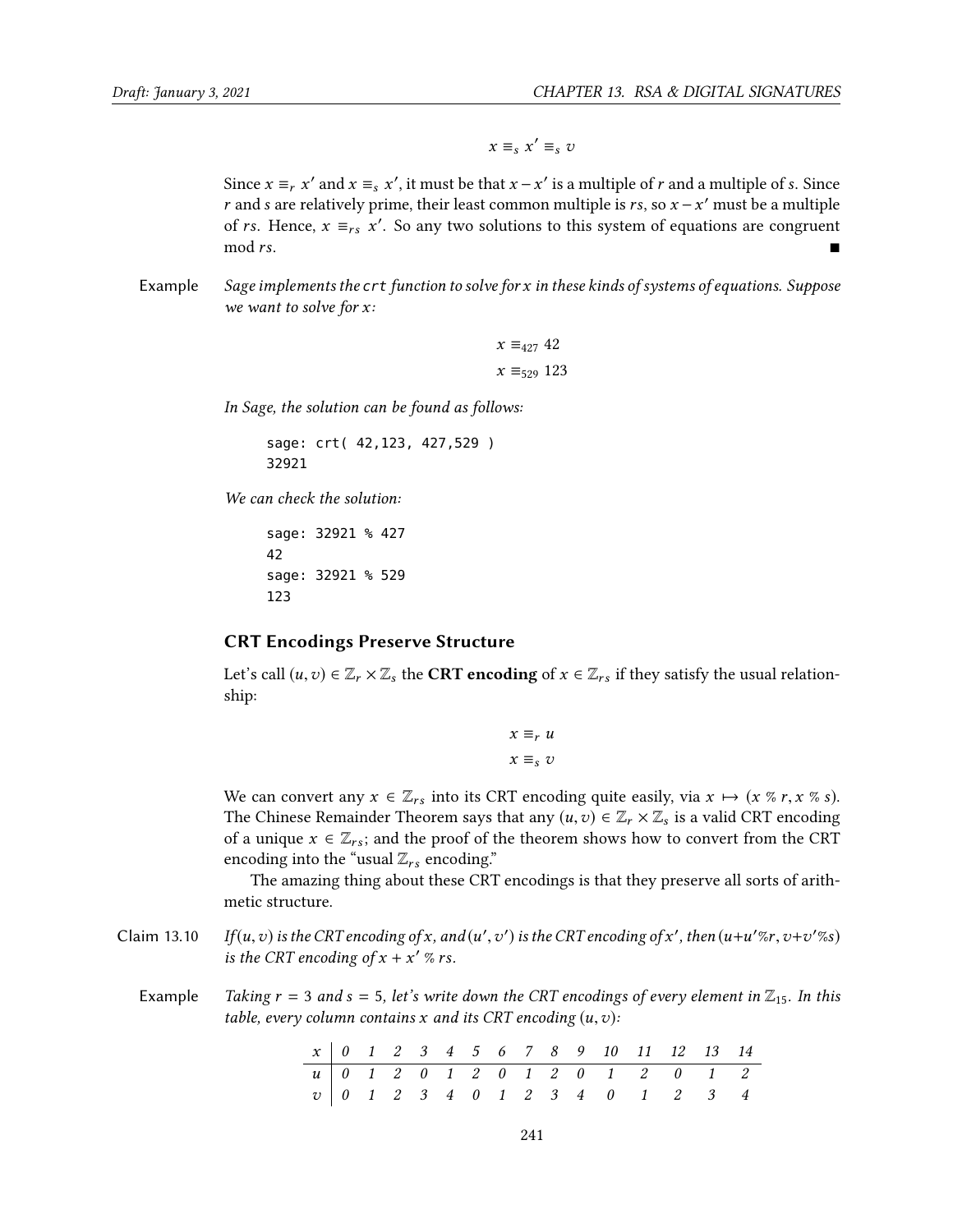Highlight the columns for  $x = 3$  and  $x' = 7$  and their sum  $x + x' = 10$ .

|  |  |  |  |  | $x   0 1 2 3 4 5 6 7 8 9 10 11 12 13 14$ |  |  |
|--|--|--|--|--|------------------------------------------|--|--|
|  |  |  |  |  |                                          |  |  |
|  |  |  |  |  |                                          |  |  |
|  |  |  |  |  |                                          |  |  |

Focusing on only the highlighted cells, the top row shows a true addition expression 3 + 7  $\equiv_{15}$ 10; the second row shows a true addition expression  $0 + 1 \equiv_3 1$ ; the third row shows a true addition expression  $3 + 2 \equiv_5 0$ .

This pattern holds for any  $x$  and  $x'$ , and I encourage you to **try it!** 

<span id="page-15-0"></span>As if that weren't amazing enough, the same thing holds for multiplication:

- Claim 13.11 If  $(u, v)$  is the CRT encoding of x, and  $(u'$ <br>is the CPT encoding of  $x : x' \, \text{or}$  $\ddot{\phantom{0}}$ ') is the CRT encoding of x', then  $(u \cdot u' \mathcal{C}r, v \cdot v' \mathcal{C} s)$ is the CRT encoding of  $x \cdot x' \%$  rs.
	- Example Let's return to the  $r = 3$ ,  $s = 5$  setting for CRT and highlight  $x = 6$ ,  $x' = 7$ , and their product  $x \cdot x' \equiv_{15} 12.$

|  |  |  |  |  |  |  | $x$ 0 1 2 3 4 5 6 7 8 9 10 11 12 13 14          |  |
|--|--|--|--|--|--|--|-------------------------------------------------|--|
|  |  |  |  |  |  |  | <u>u   0 1 2 0 1 2 0 1 2 0 1 2 0 1 2 0 1 2 </u> |  |
|  |  |  |  |  |  |  | $v$ 0 1 2 3 4 0 <mark>1 2</mark> 3 4 0 1 2 3 4  |  |
|  |  |  |  |  |  |  |                                                 |  |

The top row shows a true multiplication expression  $6 \cdot 7 \equiv_{15} 12$ ; the second row shows a true multiplication expression  $0 \cdot 1 \equiv_3 0$ ; the third row shows a true multiplication expression  $1 \cdot 2 \equiv_5 2$ .

This pattern holds for any  $x$  and  $x'$ , and I encourage you to **try it!** 

The CRT suggests a different, perhaps more indirect, way to do things mod rs. Suppose x has CRT encoding  $(u, v)$  and x' has CRT encoding  $(u', v')$ , and we want to compute  $x + y$ <br>mod rs. One wild idea is to first directly compute the CRT encoding of this answer, and then  $\frac{1}{2}$  mod rs. One wild idea is to first *directly compute the CRT encoding of this answer*, and then convert that encoding to the normal integer representation in  $\mathbb{Z}_{rs}$ .

In this case, we know that the answer  $x + x'$  has the CRT encoding  $(u + u''w, v + v''w)$ .<br>this is the same as  $(x + x'w, x + x'w)$  – do you see why? So, to add  $x + x'$  mod rs, we But this is the same as  $(x + x''' * r, x + x'' * s)$  — do you see why? So, to add  $x + x'$  mod rs, we<br>ivet need to add  $x + x'$  mod r, and then add  $x + x'$  mod s. This gives us the CPT encoding just need to add  $x + x'$  mod r, and then add  $x + x'$  mod s. This gives us the CRT encoding<br>of the answer we want, and we can convert that CRT encoding back into a normal  $\mathbb{Z}$ of the answer we want, and we can convert that CRT encoding back into a normal  $\mathbb{Z}_{rs}$ integer.

The same idea works for multiplication as well, giving us the following:

#### CRT method for doing some operation[s] mod  $rs$

- 1. Do the operation[s] you want, but mod r instead of mod rs.
- 2. Do the operation[s] you want, but mod s instead of mod rs.
- 3. Those two results are the CRT encoding of the final answer, so convert them back to the normal representation.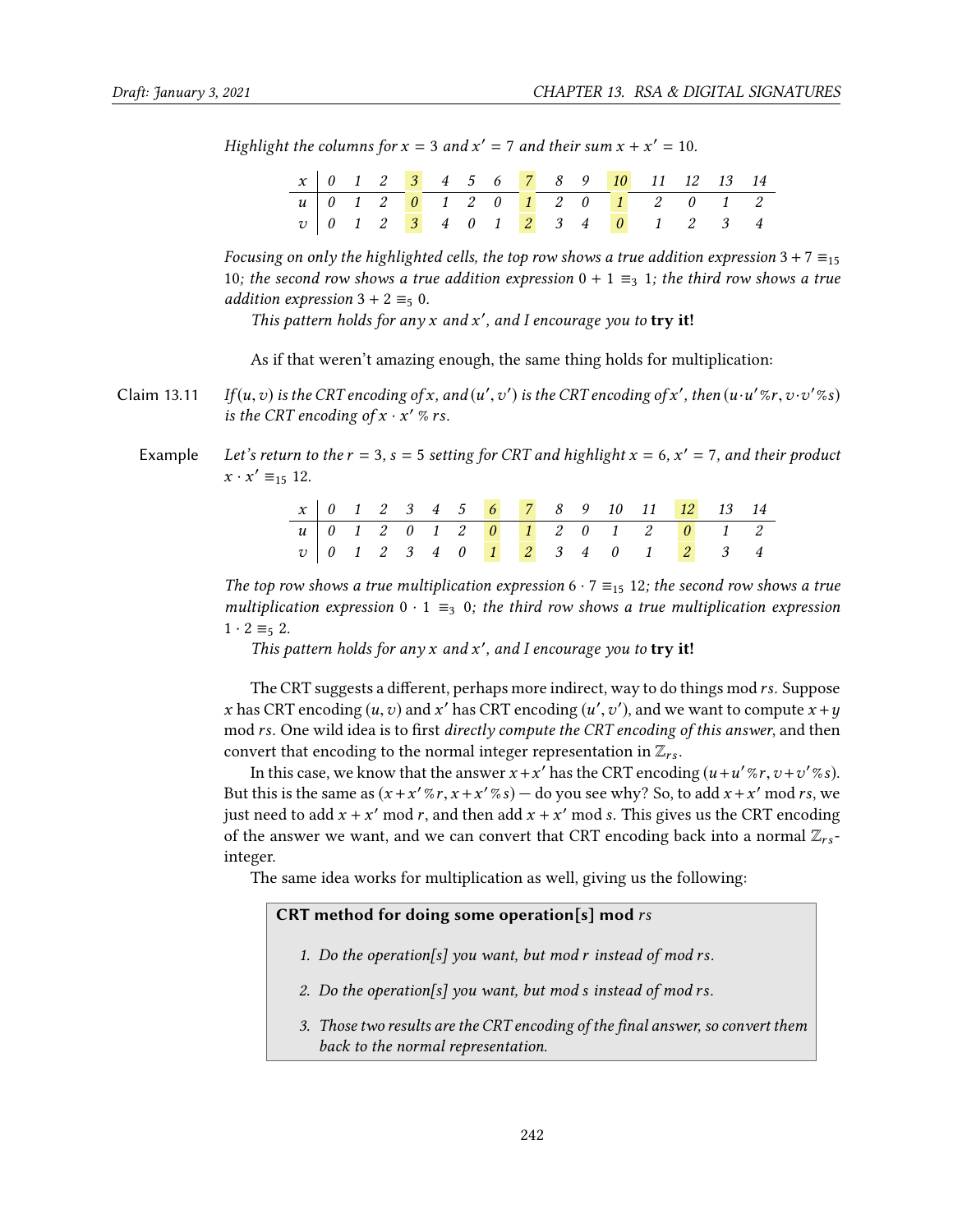Example Let's take the example  $r = 3359$  and  $s = 2953$ , which are relatively prime (so the CRT applies). Suppose we want to compute <sup>3141592</sup> <sup>+</sup> 6535897 % rs. Doing it the usual way in Sage looks like this:

```
sage: r = 3359
sage: s = 2953
sage: (3141592 + 6535897) % (r*s)
9677489
```
Doing it in the CRT way looks like this.

```
sage: u = (3141592 + 6535897) % r
sage: v = (3141592 + 6535897) % s
sage: crt( u, v, r, s)
9677489
```
Both methods give the same answer!

#### Application to RSA

You might be wondering what the point of all of this is.<sup>[7](#page-16-0)</sup> The CRT method seems like a very indirect and wasteful way to compute anything. This impression might be true for simple operations like addition and single multiplications. However, the CRT method is faster for exponentiation mod  $N$ , which is the main operation in RSA!

Example In Sage, we can do basic exponentiation mod n as follows:

sage: def modexp(x,e,n):  $# x^e$  mod n ....: return Mod(x,n)^e

If we are working over an RSA modulus and know its factorization  $p \times q$ , then we use the CRT method for exponentiation mod pq as follows. We simply do the exponentiation mod p and (separately) mod q, then use the crt function to convert back to  $\mathbb{Z}_{pq}$ .

```
sage: def crtmodexp(x,e,p,q): # x^e mod pq, using CRT speedup
\dots: u = Mod(x, p)<sup>^</sup>e
\dots: v = Mod(x,q)^{^{\wedge}e}....: return crt(u.lift(),v.lift(),p,q)
```
We need to use  $u$ . lift() and  $v$ . lift() to convert u and  $v$  from Mod-objects into integers, because that is what crt expects.

We can use both methods to perform an exponentiation, and measure how long it takes with the timeit function. In this example, N is about 2000 bits long, and the difference in speed is noticeable:

<span id="page-16-0"></span> $7$ I'm talking about the CRT method for arithmetic mod  $rs$ , not life in general.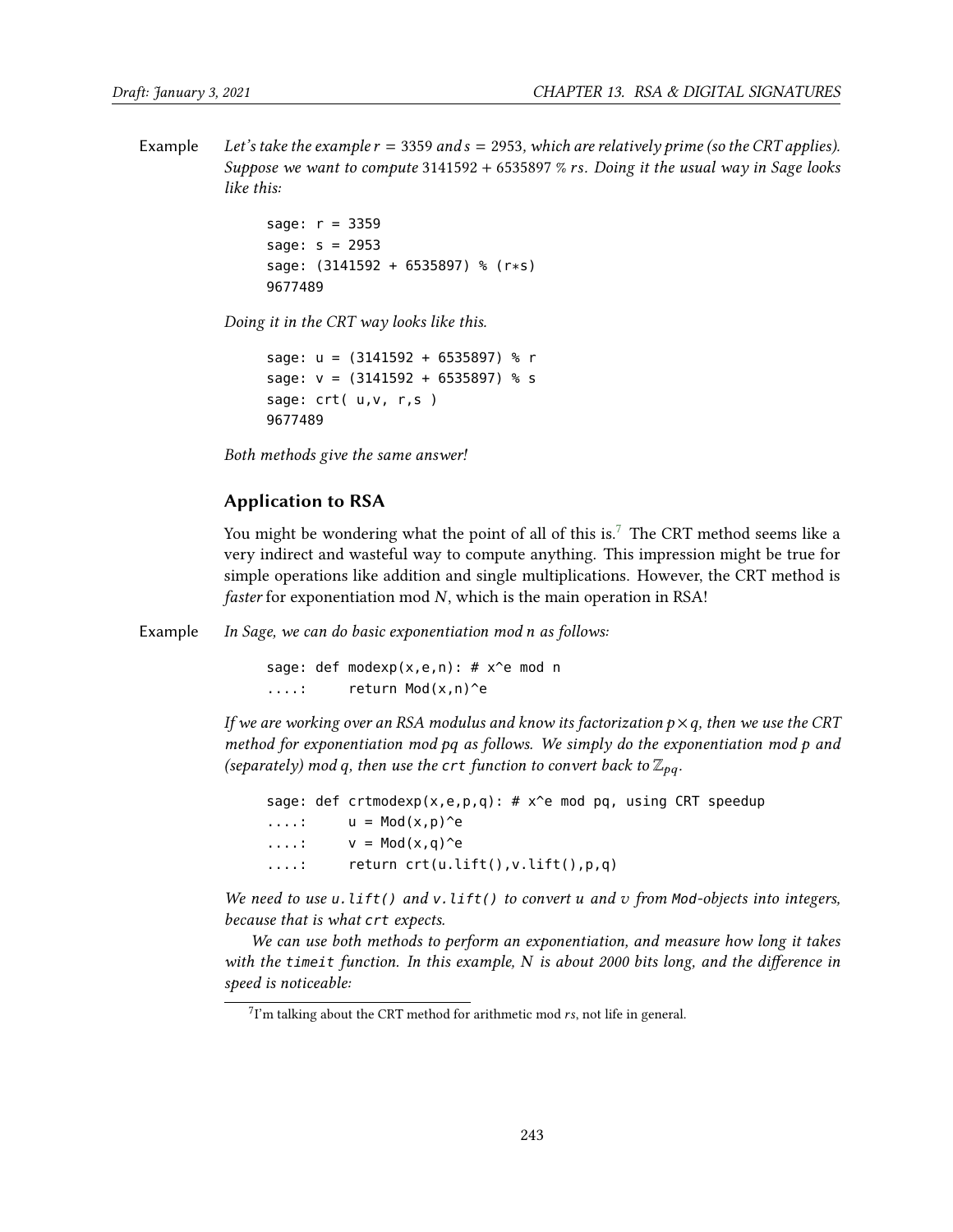```
sage: p = \text{random\_prime}(2^1000)sage: q = \text{random\_prime}(2^{\text{-}}1000)sage: N = p * qsage: x = 12345678901234567
sage: e = randint(0, N) # random integer between 0 \& N-1sage: timeit('modexp(x,e,N)')
125 loops, best of 3: 5.34 ms per loop
sage: timeit('crtmodexp(x,e,p,q)')
125 loops, best of 3: 2.86 ms per loop
```
And just for good measure, we can check that both approaches give the same answer:

```
sage: modexp(x,e,N) == crtmodexp(x,e,p,q)True
```
To understand why the CRT method is faster, it's important to know that the cost of standard modular exponentiation over a k-bit modulus is  $O(k^3)$ . For simplicity, let's<br>pretend that exponentiation takes exactly  $k^3$  steps. Suppose a and a are each k bits long pretend that exponentiation takes *exactly*  $k^3$  steps. Suppose  $p$  and  $q$  are each  $k$  bits long,<br>so that the PSA modulus  $N$  is 2k bits long. Hence, a standard exponentiation mod  $N$  takes so that the RSA modulus N is 2k bits long. Hence, a standard exponentiation mod N takes  $(2k)^3 = 8k^3$  steps.<br>With the CRT

With the CRT method, we do an exponentiation mod  $p$  and an exponentiation mod  $q$ . Each of these exponentiations takes  $k^3$  steps, since p and q are only k bits long. Overall,<br>we are only doing  $2k^3$  steps in this approach, which is  $4\times$  foster than the standard expowe are only doing  $2k^3$  steps in this approach, which is  $4\times$  faster than the standard exponentiation mod  $N$ . In this simple applyist, we are not counting the cost of converting the nentiation mod N. In this simple analysis, we are not counting the cost of converting the CRT encoding back to the typical mod-N representation. But this cost is much smaller than the cost of an exponentiation (both in practice and asymptotically).

It's worth pointing out that this speedup can only be done for RSA signing, and not verification. In order to take advantage of the CRT method to speed up exponentiation mod N, it's necessary to know the prime factors  $p$  and  $q$ . Only the person who knows the signing key knows these factors.

## 13.5 The Hardness of Factoring  $N$

As previously mentioned, the best known way to break the security of RSA as a trapdoor function (*i.e.*, to compute the inverse RSA function given only the public information  $N$ and e) involves factoring the RSA modulus.

Factoring integers (or, more specifically, factoring RSA moduli) is believed to be a hard problem for classical computers. In this section we show that some other problems related to RSA are "as hard as factoring." What does it mean for a computational problem to be "as hard as factoring?" More formally, in this section we will show the following:

Theorem 13.12 Either all of the following problems can be solved in polynomial-time, or none of them can:

- <span id="page-17-0"></span>1. Given an RSA modulus  $N = pq$ , compute its factors p and q.
- 2. Given an RSA modulus  $N = pq$  compute  $\phi(N) = (p-1)(q-1)$ .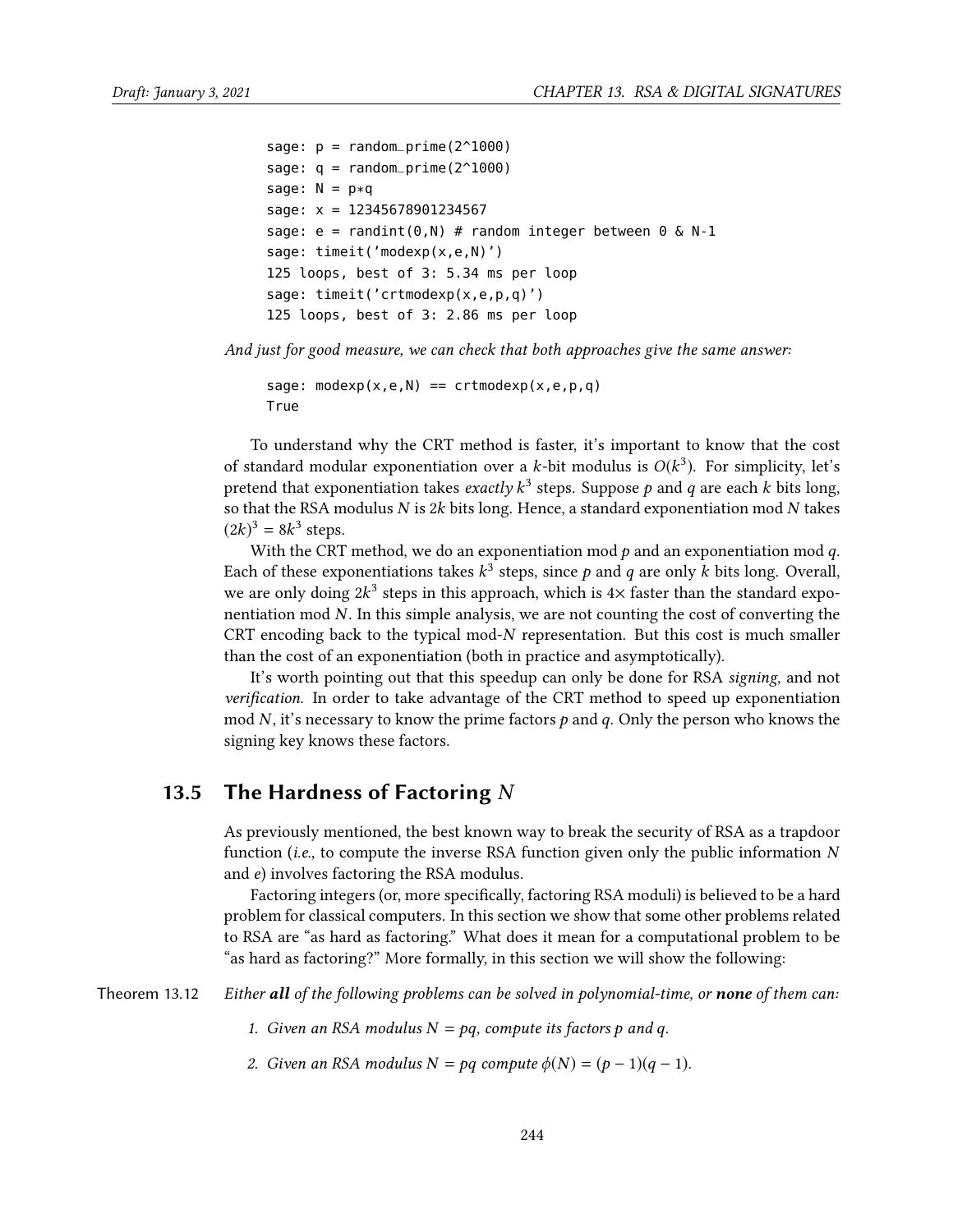- 3. Given an RSA modulus  $N = pq$  and value e, compute the corresponding d (satisfying  $ed \equiv_{\phi(N)} 1$ ).
- 4. Given an RSA modulus  $N = pq$ , find any  $x \not\equiv_N \pm 1$  such that  $x^2 \equiv_N 1$ .

To prove the theorem, we will show:

- $\triangleright$  if there is an efficient algorithm for (1), then we can use it as a subroutine to construct an efficient algorithm for (2). This is straight-forward: if you have a subroutine factoring  $N$  into  $p$  and  $q$ , then you can call the subroutine and then compute  $(p-1)(q-1)$ .
- $\triangleright$  if there is an efficient algorithm for (2), then we can use it as a subroutine to construct an efficient algorithm for  $(3)$ . This is also straight-forward: if you have a subroutine computing  $\phi(N)$  given N, then you can compute d exactly how it is computed in the key generation algorithm.
- $\triangleright$  if there is an efficient algorithm for (3), then we can use it as a subroutine to construct an efficient algorithm for  $(4)$ .
- $\triangleright$  if there is an efficient algorithm for (4), then we can use it as a subroutine to construct an efficient algorithm for (1).

Below we focus on the final two implications.

#### Using square roots of unity to factor  $N$

Problem (4) of [Theorem 13.12](#page-17-0) concerns a new concept known as square roots of unity:

Definition 13.13 (Sqrt of unity) x is a **square root of unity modulo** N if  $x^2 \equiv_N 1$ . If  $x \not\equiv_N 1$  and  $x \not\equiv_N -1$ , then we say that x is a **non-trivial** square root of unity. that  $x$  is a non-trivial square root of unity.

> Since  $(\pm 1)^2 = 1$  over the integers, it is also true that  $(\pm 1)^2 \equiv_N 1$ . In other words,  $\pm 1$  are always square roots of unity modulo  $N$ , for any  $N$ . But some values of  $N$  have even more square roots of unity. If  $N$  is the product of distinct odd primes, then  $N$  has 4 square roots of unity: two trivial and two non-trivial ones (and you are asked to prove this fact in an exercise).

- Claim 13.14 Suppose there is an efficient algorithm for computing nontrivial square roots of unity modulo N. Then there is an efficient algorithm for factoring N. (This is the  $(4) \Rightarrow (1)$  step in [Theorem 13.12.](#page-17-0))
	- Proof The reduction is rather simple. Suppose  $NTSRU$  is an algorithm that on input  $N$  returns a non-trivial square root of unity modulo  $N$ . Then we can factor  $N$  with the following algorithm:

 $\text{FACTOR}(N)$ :  $x := NTSRU(N)$ return gcd( $N, x + 1$ ) and gcd( $N, x - 1$ )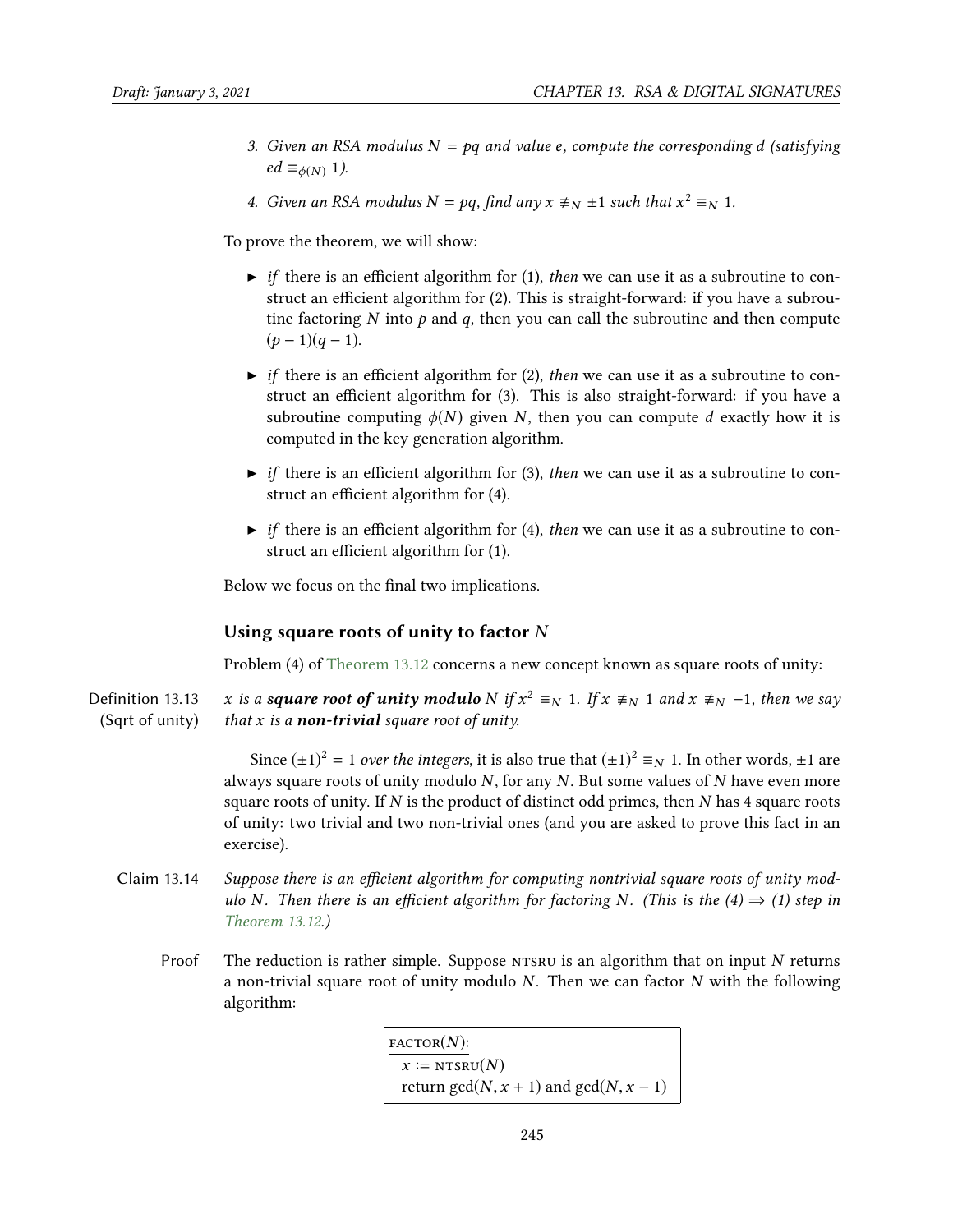The algorithm is simple, but we must argue that it is correct. When  $x$  is a nontrivial square root of unity modulo  $N$ , we have the following:

$$
x^{2} \equiv_{pq} 1 \qquad \Rightarrow pq \mid x^{2} - 1 \qquad \Rightarrow pq \mid (x + 1)(x - 1);
$$
  
\n
$$
x \not\equiv_{pq} 1 \qquad \Rightarrow pq \nmid (x - 1);
$$
  
\n
$$
x \not\equiv_{pq} -1 \qquad \Rightarrow pq \nmid (x + 1).
$$

The prime factorization of  $(x + 1)(x - 1)$  contains a factor of p and a factor of q. But neither  $x + 1$  nor  $x - 1$  contain factors of *both p* and *q*. Hence  $x + 1$  and  $x - 1$  must each contain factors of exactly one of  $\{p,q\}$ . In other words,  $\{gcd(pq, x - 1), gcd(pq, x + 1)\} = \{p,q\}$ .

#### Finding square roots of unity

- Claim 13.15 If there is an efficient algorithm for computing  $d \equiv_{\phi(N)} e^{-1}$  given N and e, then there is an efficient algorithm for computing nontrivial square roots of unity modulo N. (This is the (3) efficient algorithm for computing nontrivial square roots of unity modulo N. (This is the  $(3)$  $\Rightarrow$  (4) step in [Theorem 13.12.](#page-17-0))
	- Proof Suppose we have an algorithm  $FIND_D$  that on input  $(N, e)$  returns the corresponding exponent  $d$ . Then consider the following algorithm which uses  $FIND_D$  as a subroutine:

```
SRU(N):
  choose e as a random n-bit prime
  d \coloneqq \text{FIND} \ \mathrm{D}(N, e)write ed - 1 = 2<sup>s</sup>r, with r odd
  // i.e., factor out as many 2s as possible
  w \leftarrow \mathbb{Z}_Nif gcd(w, N) \neq 1: // w \notin \mathbb{Z}_{N}^{*}<br>use gcd(w, N) to factor
       use gcd(w, N) to factor N = pq<br>compute a pontrivial square ro
      compute a nontrivial square root of unity using p \& qx := w^r \mathcal{D} N<br>if x = w^{r+1}if x \equiv_N 1 then return 1
  for i = 0 to s:
       if x^2 \equiv_N 1 then return x<br>x := x^2 \propto Nx := x^2 \% N
```
There are several return statements in this algorithm, and it should be clear that all of them indeed return a square root of unity. Furthermore, the algorithm does eventually return within the main for-loop, because  $x$  takes on the sequence of values:

$$
w^r, w^{2r}, w^{4r}, w^{8r}, \ldots, w^{2^s r}
$$

and the final value of that sequence satisfies

$$
w^{2^{s}r} = w^{ed-1} \equiv_N w^{(ed-1)\% \phi(N)} = w^{1-1} = 1.
$$

Although we don't prove it here, it is possible to show that the algorithm returns a square root of unity *chosen uniformly at random* from among the four possible square roots of unity. So with probability 1/2 the output is a nontrivial square root. We can repeat this basic process  $n$  times, and eventually encounter a nontrivial square root of unity with probability  $1 - 2^{-n}$ . In the second control of the second control of the second control of the second control of the second control of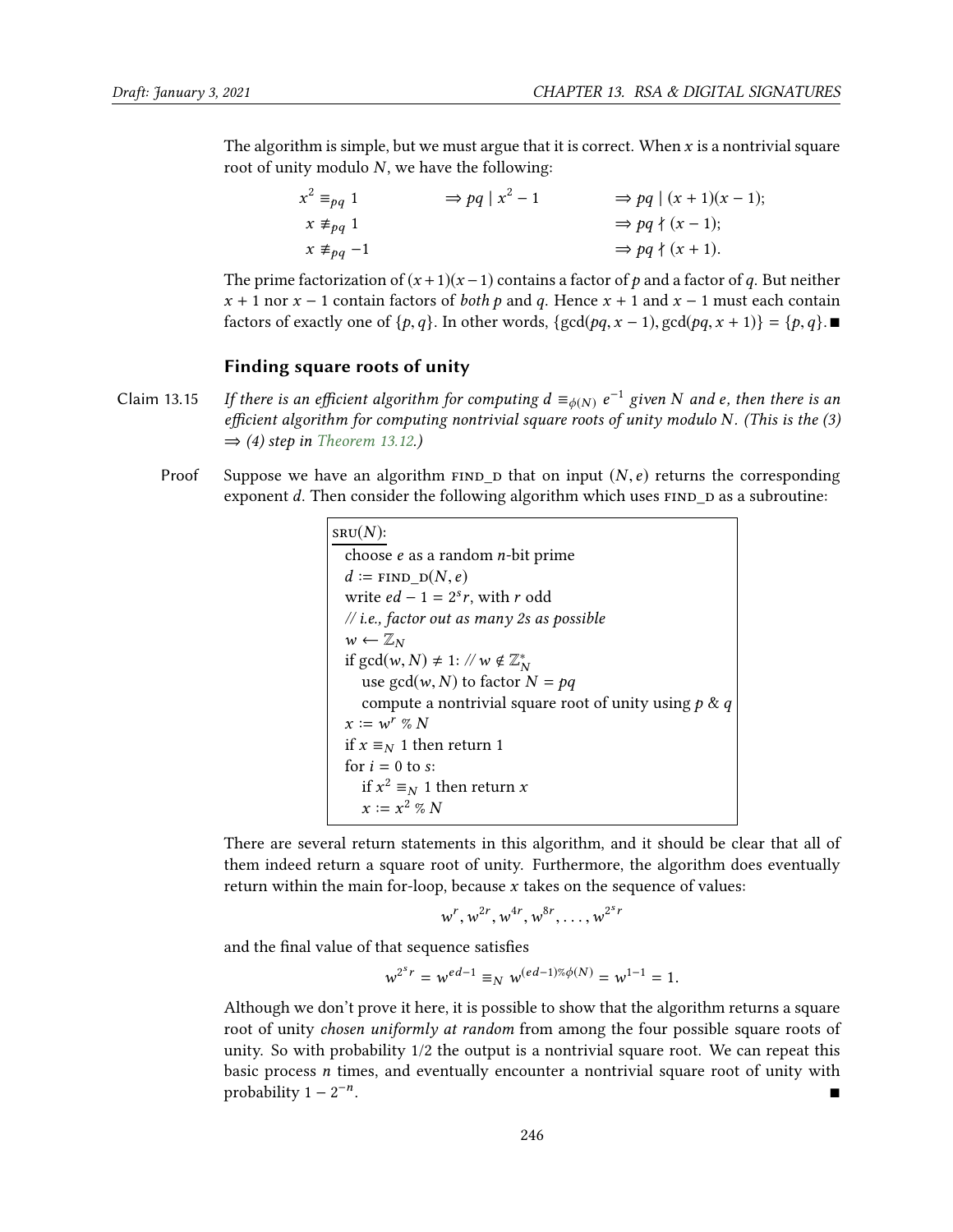Hint:

# **Exercises**

- 13.1. Prove by induction the correctness of the extgcp algorithm. That is, whenever extractor  $(x, y)$  outputs  $(d, a, b)$ , we have  $gcd(x, y) = d = ax + by$ . You may use the fact that the original Euclidean algorithm correctly computes the GCD.
- 13.2. Prove that if  $g^a \equiv_n 1$  and  $g^b \equiv_n 1$ , then  $g^{\gcd(a,b)} \equiv_n 1$ .
- 13.3. Prove that  $gcd(2^a 1, 2^b 1) = 2^{gcd(a, b)} 1$ .
- 13.4. Prove that  $x^a \% n = x^{a\% \phi(n)} \% n$  for any  $x \in \mathbb{Z}_n^*$ . In other words, when working modulo *n*, you can reduce expanents modulo  $\phi(n)$ . you can reduce exponents modulo  $\phi(n)$ .
- 13.5. How many fractions  $a/b$  in lowest terms are there, where  $0 < a/b < 1$  and  $b \le n$ ? For  $n = 5$  the answer is 9 since the relevant fractions are:

$$
\frac{1}{5}, \frac{1}{4}, \frac{1}{3}, \frac{2}{5}, \frac{1}{2}, \frac{3}{5}, \frac{2}{3}, \frac{3}{4}, \frac{4}{5}
$$

Write a formula in terms of *n*. What is the answer for  $n = 100$ ?

Hint:  $\chi(u)$  p suite the negree matrix conditional to  $u$  is equal to  $u$  if  $u$  is equal to  $u$  if  $u$  is an interesting to  $u$  if  $u$  is  $u$  is  $u$  is  $u$  is  $u$  is  $u$  is  $u$  is  $u$  is  $u$  is  $u$  is  $u$  is  $u$  is  $u$  is  $u$ 

13.6. In this problem we determine the efficiency of Euclid's GCD algorithm. Since its input is a pair of numbers  $(x, y)$ , let's call  $x + y$  the size of the input. Let  $F_k$  denote the kth Fibonacci number, using the indexing convention  $F_0 = 1$ ;  $F_1 = 2$ . Prove that  $(F_k, F_{k-1})$  is the smallest-size input on which Euclid's algorithm makes k recursive calls.

 $\gamma$  use induction on  $k$ .

Note that the *size* of input  $(F_k, F_{k-1})$  is  $F_{k+1}$ , and recall that  $F_{k+1} \approx \phi^{k+1}$ , where  $\phi \approx$ <br>1.618 is the golden ratio. Thus for any inputs of size  $N \in [F_k, F_{k-1}]$ . Euclid's algorithm 1.618... is the golden ratio. Thus, for any inputs of size  $N \in [F_k, F_{k+1})$ , Euclid's algorithm will make less than  $k \leq \log_{\phi} N$  recursive calls. In other words, the worst-case number of recursive calls made by Euclid's algorithm on an input of size  $N$  is  $O(log N)$ , which is linear in the number of bits needed to write such an input. $8$ 

13.7. Consider the following **symmetric-key** encryption scheme with plaintext space  $M =$  $\{0,1\}^{\lambda}$ . To encrypt a message *m*, we "pad" *m* into a prime number by appending a zero and then random non-zero by the sumplimity by the secret key. To decrypt we and then random non-zero bytes. We then mulitply by the secret key. To decrypt, we divide off the key and then strip away the "padding."

The idea is that decrypting a ciphertext without knowledge of the secret key requires factoring the product of two large primes, which is a hard problem.

<span id="page-20-0"></span> $8A$  more involved calculation that incorporates the cost of each division (modulus) operation shows the worst-case overall efficiency of the algorithm to be  $O(\log^2 N)$  – quadratic in the number of bits needed to write the input.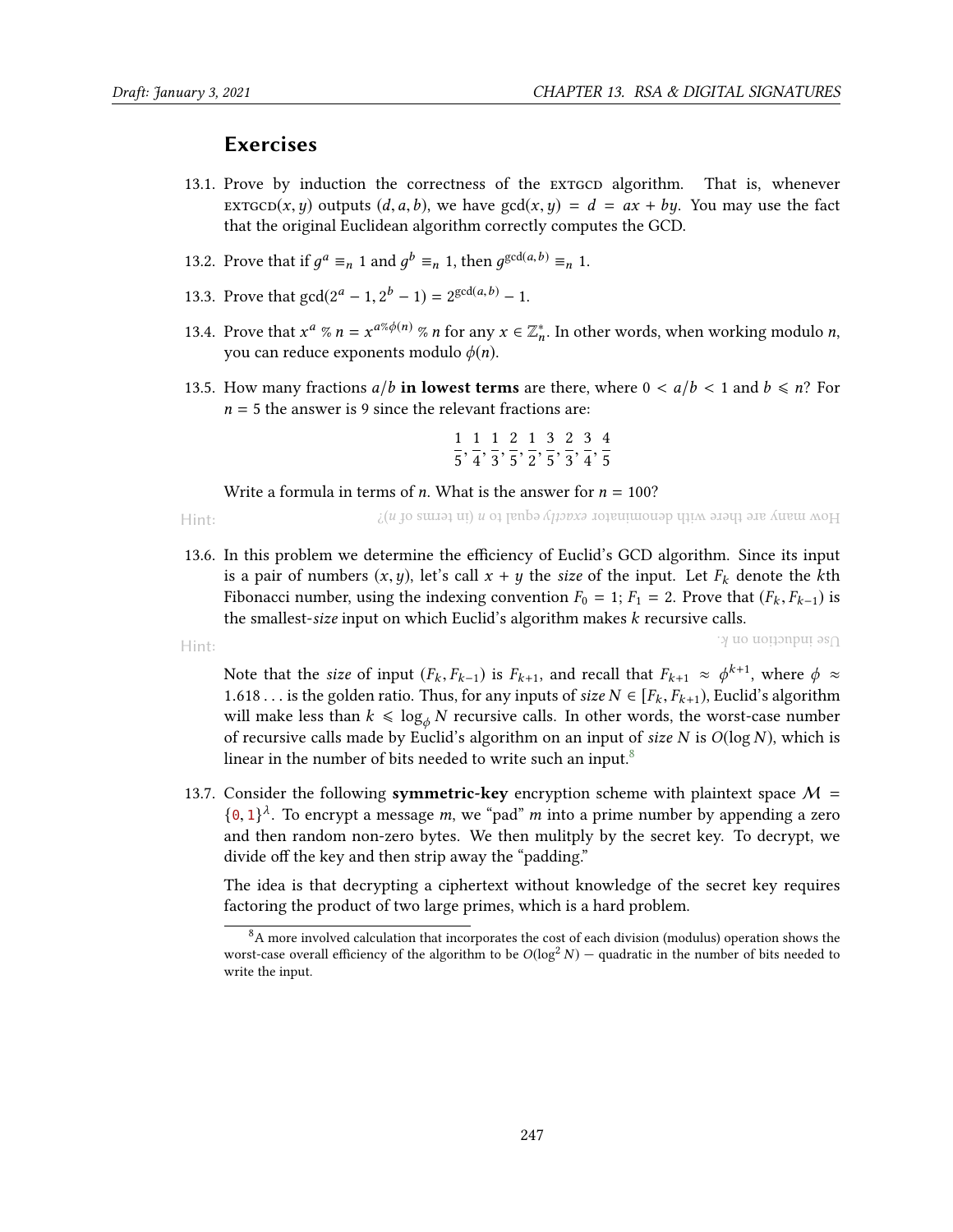| KeyGen:<br>choose random $\lambda$ -bit prime k<br>return $k$                                                | Enc(k, $m \in \{0, 1\}^{\lambda}$ ):<br>$m' \coloneq 10 \cdot m$                                           |
|--------------------------------------------------------------------------------------------------------------|------------------------------------------------------------------------------------------------------------|
| $Dec(k, c)$ :<br>$m' \coloneqq c/k$<br>while $m'$ not a multiple of 10:<br>$m' :=  m'/10 $<br>return $m'/10$ | while $m'$ not prime:<br>$d \leftarrow \{1, \ldots, 9\}$<br>$m' := 10 \cdot m' + d$<br>return $k \cdot m'$ |

Show an attack breaking CPA-security of the scheme. That is, describe a distinguisher and compute its bias.

Hint:

Ask for any two ciphertexts.

- 13.8. Explain why the RSA exponents  $e$  and  $d$  must always be odd numbers.
- <span id="page-21-0"></span>13.9. Why must p and q be distinct primes? Why is it a bad idea to choose  $p = q$ ?
- 13.10. A simple power analysis (SPA) attack is a physical attack on a computer, where the attacker monitors precisely how much electrical current the processor consumes while performing a cryptographic algorithm. In this exercise, we will consider an SPA attack against the MonExp algorithm shown in [Section 13.2.](#page-5-0)

The ModExp algorithm consists mainly of squarings and multiplications. Suppose that by monitoring a computer it is easy to tell when the processor is running a squaring vs. a multiplication step (this is a very realistic assumption). This assumption is analogous to having access to the printed output of this modified algorithm:

```
\text{MoDExp}(m, e, N): // compute m^e \%</math> Nif e = 0: return 1<br>if e even:
   if e even:<br>r e s :=res := \text{MoDEXP}(m, \frac{e}{2}, N)^2 \% N<br>print "square"
      print "square"
  if e odd:
       res \coloneqq \text{MoDEXP}(m, \frac{e-1}{2}, N)^2 \cdot m \text{ % } N<br>print "square"
      print "mult"
  return res
```
Describe how the printed output of this algorithm lets the attacker completely learn the value e. Remember that in RSA it is indeed the exponent that is secret, so this attack leads to key recovery for RSA.

Hint:

. e do stid shit bits is of the example of  $\frac{1}{2}$ ,  $\frac{1}{2}$  and  $\frac{1}{2}$  and  $\frac{1}{2}$   $\frac{1}{2}$ ,  $\frac{1}{2}$   $\frac{1}{2}$  and  $\frac{1}{2}$  and  $\frac{1}{2}$  and  $\frac{1}{2}$  and  $\frac{1}{2}$  and  $\frac{1}{2}$  and  $\frac{1}{2}$  and  $\frac{1}{2}$ 

13.11. The Chinese Remainder Theorem states that there is always a solution for  $x$  in the following system of equations, when  $gcd(r, s) = 1$ :

 $x \equiv_r u$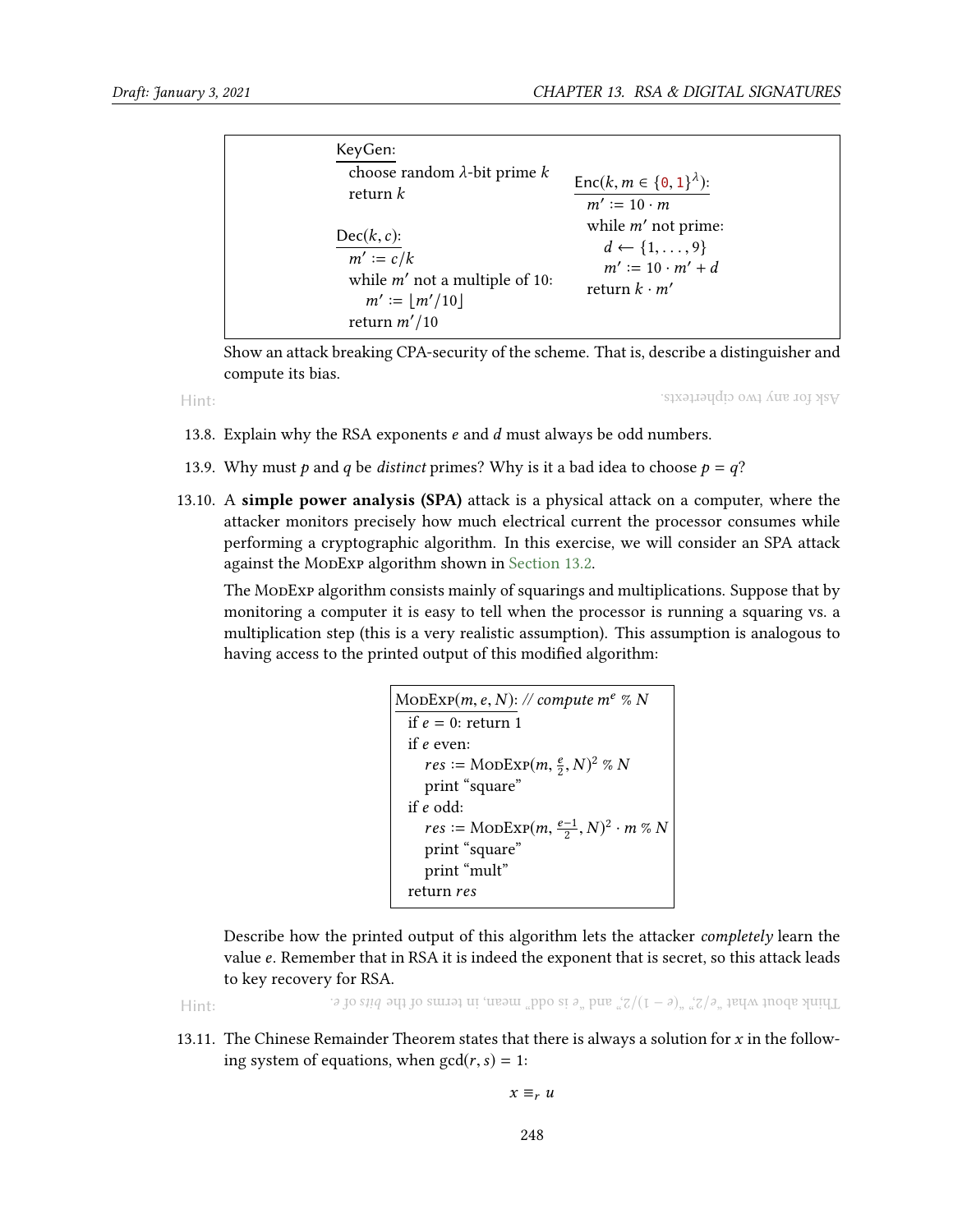$x \equiv_s v$ 

Give an example u, v, r, s, with  $gcd(r, s) \neq 1$  for which the equations have no solution. Explain why there is no solution.

- 13.12. Prove Claims [13.10](#page-14-0) and [13.11.](#page-15-0)
- 13.13. Consider a rectangular grid of points, with width  $w$  and height  $h$ . Starting in the lowerleft of the grid, start walking diagonally northeast. When you fall off end the grid, wrap around to the opposite side  $(i.e., Pac-Man topology)$ . Below is an example of the first few steps you take on a grid with  $w = 3$  and  $h = 5$ :



Show that if  $gcd(w, h) = 1$  then you will eventually visit every point in the grid.

Hint:

Derive a formula for the coordinates of the point you reach after n steps.

13.14. Suppose  $(u, v) \in \mathbb{Z}_r \times \mathbb{Z}_s$  is a CRT encoding of  $x \in \mathbb{Z}_{rs}$ . Prove that  $x \in \mathbb{Z}_{rs}^*$  if and only if  $u \in \mathbb{Z}^*$  and  $v \in \mathbb{Z}^*$  $u \in \mathbb{Z}_r^*$  and  $v \in \mathbb{Z}_s^*$ .

<span id="page-22-0"></span>*Note:* this problem implies that  $\phi(rs) = \phi(r)\phi(s)$  when  $gcd(r, s) = 1$ . A special case of this identity is the familiar expression  $\phi(pq) = (p-1)(q-1)$  when p and q are distinct primes.

- 13.15. There is a bug (or at least an oversight) in the proof that  $x \mapsto x^e \sqrt[n]{\ }$  and  $y \mapsto y^d \sqrt[n]{\ }$  are inverses. We used the fact that  $x^{\phi(N)} = x$  1, but this is only necessarily true for  $x \in \mathbb{Z}^*$ inverses. We used the fact that  $x^{\phi(N)} \equiv_N 1$ , but this is only necessarily true for  $x \in \mathbb{Z}_N^*$ .<br>Heing the Chinese Remainder Theorem, show that the RSA function and its inverse are N Using the Chinese Remainder Theorem, show that the RSA function and its inverse are truly inverses, even when applied to  $x \notin \mathbb{Z}_N^*$ .
- 13.16. We are supposed to choose RSA exponents *e* and *d* such that  $ed \equiv_{\phi(N)} 1$ . Let  $N = pq$  and define the value  $L = \text{lcm}(p - 1, q - 1)$ . Suppose we choose *e* and *d* such that *ed*  $\equiv_L 1$ . Show that RSA still works for this choice of e and  $d -$  in other words,  $x \mapsto x^e \% N$  and  $u \mapsto u^d \circ N$  are inverses  $y \mapsto y^d \n% N$  are inverses.

```
Hint:
```
You'll have to use the Chinese Remainder Theorem.

★ 13.17. If  $y^e \equiv_N x$  then we call y an "e-th root" of x. One way to think about RSA is that raising<br>something to the d nower is equivalent to computing an e-th root. Our assumption about something to the *d* power is equivalent to computing an *e*-th root. Our assumption about RSA is that it's hard to compute e-th roots given only public e and N.

In this problem, show that if you are given an  $a$ -th root of x and  $b$ -th root of the same x, and  $gcd(a, b) = 1$ , then you can easily compute an *ab*-th root of *x*.

More formally, given x, y, z and N where  $y^a \equiv_N x$  and  $z^b \equiv_N x$ , show how to efficiently compute a value  $w$  such that  $w^{ab} \equiv_N x$ compute a value *w* such that  $w^{ab} \equiv_N x$ .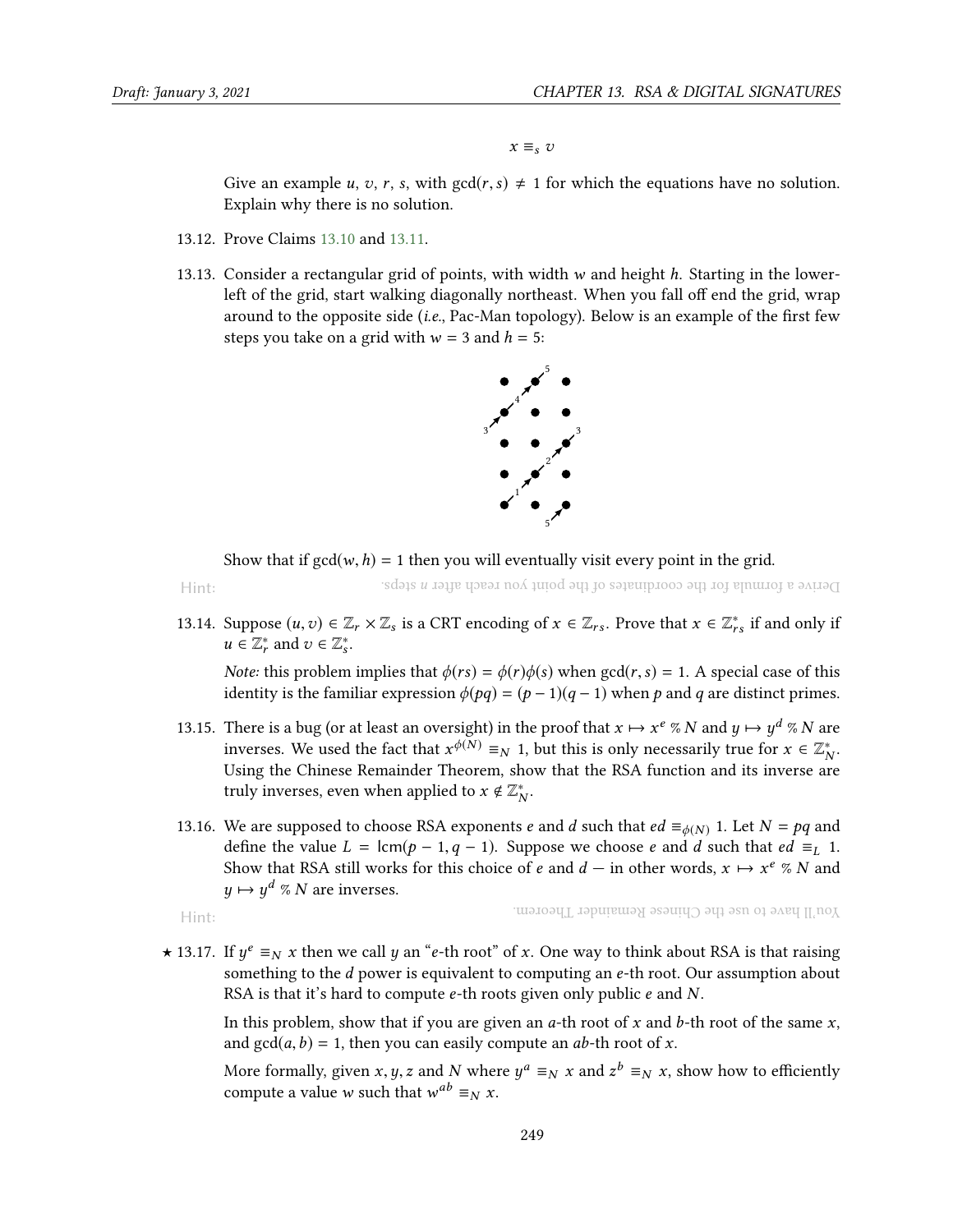Compute w for the following values (after verifying that  $y$  is an  $a$ -th root and  $z$  is a  $b$ -th root of x mod  $N$ :

N = 318753895014839414391833197387495582828703628009180678460009 x = 183418622076108277295248802695684859123490073011079896375192 a = 56685394747281296805145649774065693442016512301628946051059 b = 178205100585526989632998577959780764157496762062661723119813 y = 185575838649944725271855413520846311652963277243867273346885 z = 20697550065842164169278024507041536884260713996371572807344

Hint:

It is important that gea(a, b) = 1. Use Bezout's theorem.

13.18. Suppose Alice uses the CRT method to sign some message  $m$  in textbook RSA. In other words, she computes  $m^d \n\% p$ , then  $m^d \n\% q$ , and finally converts this CRT encoding back to  $\mathbb{Z}_N$ . But suppose Alice is using faulty hardware (or Eve is bombarding her hardware with electromagnetic pulses), so that she computes the **wrong value** mod  $q$ . The rest of the computation happens correctly, and Alice publishes m and the (incorrect) signature  $\sigma$ .

Show that, no matter what  $m$  is, and no matter what Alice's computational error was, Eve can factor N (upon seeing  $m$ ,  $\sigma$ , and the public RSA information N and e).

Hint: .

 $\cdot$ ,  $\rho$   $\phi \neq u$  and  $\varrho$   $\phi \equiv u$ 

- 13.19. (a) Show that given an RSA modulus N and  $\phi(N)$ , it is possible to factor N easily.
	- Hint:  $\cdot$ (b pue d) sumouxun omi pue (N pue (N) $\phi$  guivlovini) suoitenbə omi əvey no $X$ 
		- (b) Write a Sage function that takes as input an RSA modulus N and  $\phi(N)$  and outputs the prime factors of N. Use it to factor the following 2048-bit RSA modulus. Note: take care that there are no precision issues in how you solve the problem; double-check your factorization!
			- N = 133140272889335192922108409260662174476303831652383671688547009484 253235940586917140482669182256368285260992829447207980183170174867 620358952230969986447559330583492429636627298640338596531894556546 013113154346823212271748927859647994534586133553218022983848108421 465442089919090610542344768294481725103757222421917115971063026806 587141287587037265150653669094323116686574536558866591647361053311 046516013069669036866734126558017744393751161611219195769578488559 882902397248309033911661475005854696820021069072502248533328754832 698616238405221381252145137439919090800085955274389382721844956661 1138745095472005761807
			- phi = 133140272889335192922108409260662174476303831652383671688547009484 253235940586917140482669182256368285260992829447207980183170174867 620358952230969986447559330583492429636627298640338596531894556546 013113154346823212271748927859647994534586133553218022983848108421 465442089919090610542344768294481725103757214932292046538867218497 635256772227370109066785312096589779622355495419006049974567895189 687318110498058692315630856693672069320529062399681563590382015177 322909744749330702607931428154183726552004527201956226396835500346 779062494259638983191178915027835134527751607017859064511731520440 2981816860178885028680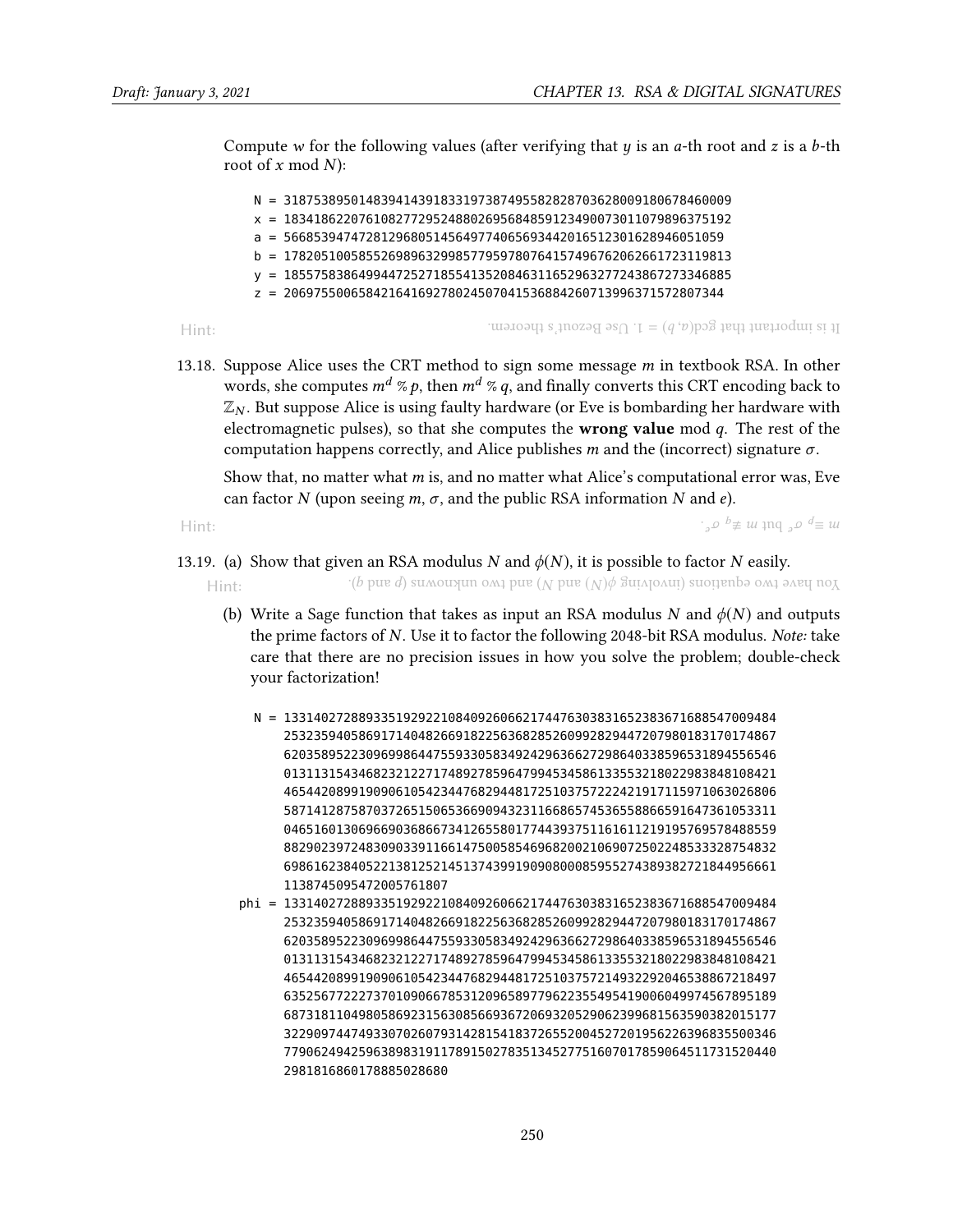- 13.20. True or false: if  $x^2 \equiv_N 1$  then  $x \in \mathbb{Z}_N^*$ . Prove or give a counterexample.
- 13.21. Discuss the computational difficulty of the following problem:

Given an integer N, find a nonzero element of  $\mathbb{Z}_N \setminus \mathbb{Z}_N^*$ .

If you can, relate its difficulty to that of other problems we've discussed (factoring  $N$  or inverting RSA).

13.22. (a) Show that it is possible to efficiently compute all four square roots of unity modulo  $pq$ , given  $p$  and  $q$ .

Hint:

CRT!

(b) Implement a Sage function that takes distinct primes  $p$  and  $q$  as input and returns the four square roots of unity modulo  $pq$ . Use it to compute the four square roots of unity modulo

<sup>1052954986442271985875778192663</sup> <sup>×</sup> <sup>611174539744122090068393470777</sup>.

★ 13.23. Show that, conditioned on  $w \in \mathbb{Z}_N^*$ , the SqrtUnity subroutine outputs a square root of unity chosen uniformly at random from the 4 possible square roots of unity unity chosen uniformly at random from the 4 possible square roots of unity.

Hint:

Use the Chinese Remainder Theorem.

- 13.24. Suppose *N* is an RSA modulus, and  $x^2 \equiv_N y^2$ , but  $x \not\equiv_N \pm y$ . Show that *N* can be efficiently fortored if such a pair *x* and *y* are known factored if such a pair  $x$  and  $y$  are known.
- 13.25. Why are  $\pm 1$  the only square roots of unity modulo p, when p is an odd prime?
- 13.26. When  $N$  is an RSA modulus, why is squaring modulo  $N$  a 4-to-1 function, but raising to the  $e^{\text{th}}$  power modulo N is 1-to-1?
- 13.27. Implement a Sage function that efficiently factors an RSA modulus  $N$ , given only  $N$ ,  $e$ , and d. Use your function to factor the following 2048-bit RSA modulus.
	- N = 157713892705550064909750632475691896977526767652833932128735618711 213662561319634033137058267272367265499003291937716454788882499492 311117065951077245304317542978715216577264400048278064574204140564 709253009840166821302184014310192765595015483588878761062406993721 851190041888790873152584082212461847511180066690936944585390792304 663763886417861546718283897613617078370412411019301687497005038294 389148932398661048471814117247898148030982257697888167001010511378 647288478239379740416388270380035364271593609513220655573614212415 962670795230819103845127007912428958291134064942068225836213242131 15022256956985205924967
	- e = 327598866483920224268285375349315001772252982661926675504591773242 501030864502336359508677092544631083799700755236766113095163469666 905258066495934057774395712118774014408282455244138409433389314036 198045263991986560198273156037233588691392913730537367184867549274 682884119866630822924707702796323546327425328705958528315517584489 590815901470874024949798420173098581333151755836650797037848765578 433873141626191257009250151327378074817106208930064676608134109788